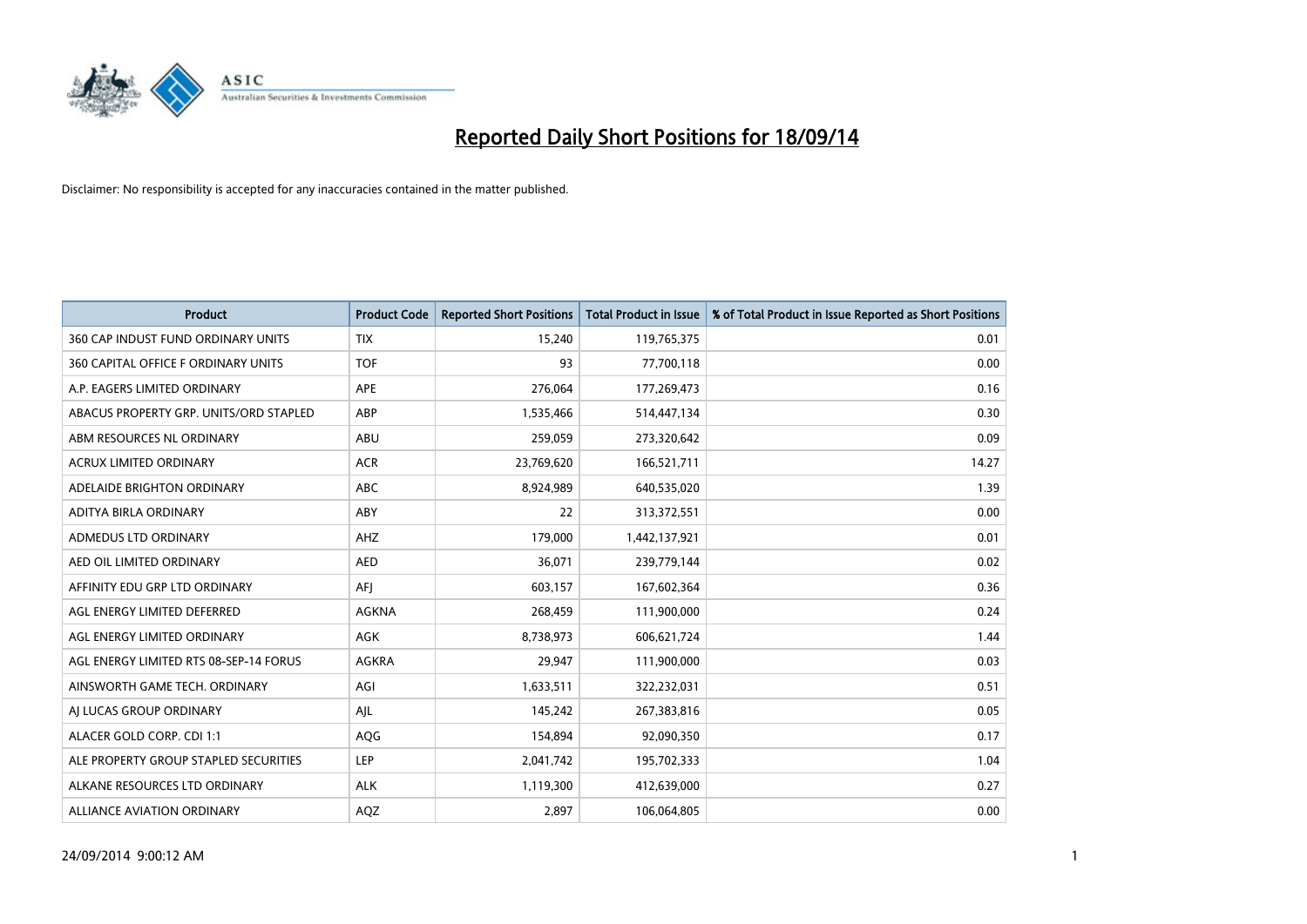

| <b>Product</b>                          | <b>Product Code</b> | <b>Reported Short Positions</b> | <b>Total Product in Issue</b> | % of Total Product in Issue Reported as Short Positions |
|-----------------------------------------|---------------------|---------------------------------|-------------------------------|---------------------------------------------------------|
| <b>ALS LTD ORDINARY</b>                 | <b>ALQ</b>          | 21,259,172                      | 397,795,796                   | 5.34                                                    |
| ALTIUM LIMITED ORDINARY                 | <b>ALU</b>          | 144,729                         | 113,272,762                   | 0.13                                                    |
| ALUMINA LIMITED ORDINARY                | <b>AWC</b>          | 73,126,194                      | 2,806,225,615                 | 2.61                                                    |
| AMALGAMATED HOLDINGS ORDINARY           | <b>AHD</b>          | 198                             | 157,884,059                   | 0.00                                                    |
| AMCOM TELECOMM, ORDINARY                | <b>AMM</b>          | 3,501,825                       | 264,835,089                   | 1.32                                                    |
| AMCOR LIMITED ORDINARY                  | AMC                 | 5,367,584                       | 1,206,684,923                 | 0.44                                                    |
| AMP CAPITAL CHINA ORDINARY UNITS        | AGF                 | 12,531,298                      | 374,593,484                   | 3.35                                                    |
| AMP LIMITED ORDINARY                    | AMP                 | 10,251,926                      | 2,957,737,964                 | 0.35                                                    |
| ANSELL LIMITED ORDINARY                 | <b>ANN</b>          | 5,690,315                       | 152,945,881                   | 3.72                                                    |
| ANTARES ENERGY LTD ORDINARY             | AZZ                 | 1,564                           | 255,000,000                   | 0.00                                                    |
| ANZ BANKING GRP LTD ORDINARY            | ANZ                 | 7,360,737                       | 2,756,627,771                 | 0.27                                                    |
| APA GROUP STAPLED SECURITIES            | APA                 | 8,735,988                       | 835,750,807                   | 1.05                                                    |
| APN NEWS & MEDIA ORDINARY               | <b>APN</b>          | 1,304,718                       | 1,029,041,356                 | 0.13                                                    |
| AQUARIUS PLATINUM. ORDINARY             | <b>AOP</b>          | 2,934,063                       | 1,464,872,899                 | 0.20                                                    |
| AQUILA RESOURCES ORDINARY               | <b>AQA</b>          | 14,745                          | 411,804,442                   | 0.00                                                    |
| ARB CORPORATION ORDINARY                | ARP                 | 1,120,627                       | 72,493,302                    | 1.55                                                    |
| ARDENT LEISURE GROUP STAPLED SECURITIES | AAD                 | 1,160,642                       | 438,666,245                   | 0.26                                                    |
| ARENA REIT. ORDINARY UNITS              | <b>ARF</b>          | 7,233                           | 211,495,653                   | 0.00                                                    |
| ARISTOCRAT LEISURE ORDINARY             | <b>ALL</b>          | 1,085,626                       | 630,022,253                   | 0.17                                                    |
| ARRIUM LTD ORDINARY                     | ARI                 | 85,780,605                      | 1,366,183,142                 | 6.28                                                    |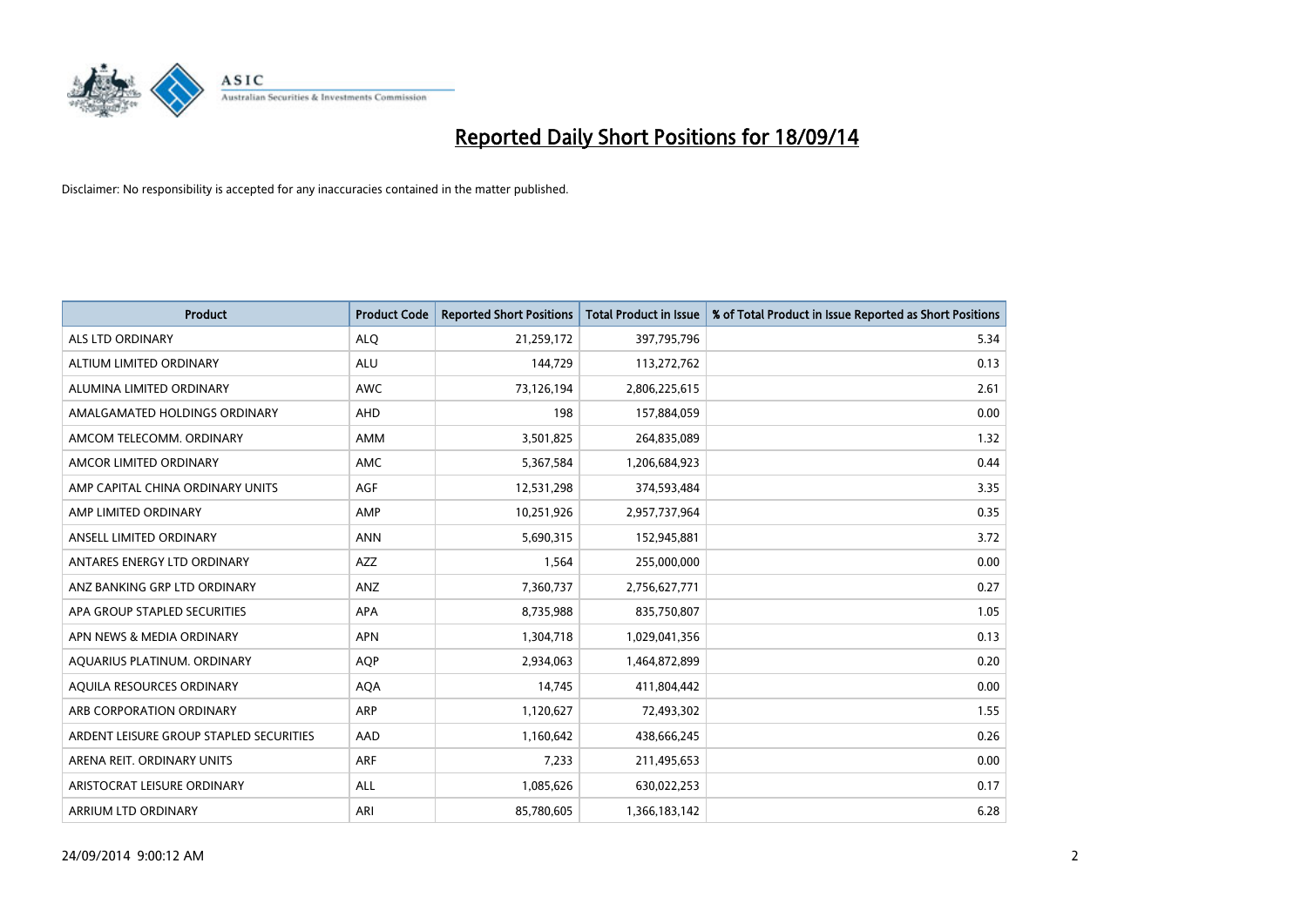

| <b>Product</b>                            | <b>Product Code</b> | <b>Reported Short Positions</b> | <b>Total Product in Issue</b> | % of Total Product in Issue Reported as Short Positions |
|-------------------------------------------|---------------------|---------------------------------|-------------------------------|---------------------------------------------------------|
| ARRIUM LTD RIGHTS 30-SEP-14 FOR           | ARIR                | 173,385                         | 1,366,183,142                 | 0.01                                                    |
| ASALEO CARE LIMITED ORDINARY              | <b>AHY</b>          | 3,031,088                       | 603,469,434                   | 0.50                                                    |
| ASCIANO LIMITED ORDINARY                  | <b>AIO</b>          | 2,776,927                       | 975,385,664                   | 0.28                                                    |
| ASG GROUP LIMITED ORDINARY                | <b>ASZ</b>          | 99,486                          | 206,720,839                   | 0.05                                                    |
| ASPEN GROUP ORD/UNITS STAPLED             | <b>APZ</b>          | 1,302,340                       | 119,948,774                   | 1.09                                                    |
| ASTRO JAP PROP GROUP STAPLED US PROHIBIT. | AJA                 | 123,422                         | 67,211,752                    | 0.18                                                    |
| ASX LIMITED ORDINARY                      | ASX                 | 5,571,949                       | 193,595,162                   | 2.88                                                    |
| ATLAS IRON LIMITED ORDINARY               | <b>AGO</b>          | 126,651,114                     | 915,701,543                   | 13.83                                                   |
| ATRUM COAL NL ORDINARY                    | <b>ATU</b>          | 182,569                         | 162,324,242                   | 0.11                                                    |
| AUCKLAND INTERNATION ORDINARY             | <b>AIA</b>          | 300                             | 1,190,484,097                 | 0.00                                                    |
| AURIZON HOLDINGS LTD ORDINARY             | AZJ                 | 2,136,377                       | 2,137,284,503                 | 0.10                                                    |
| AUSDRILL LIMITED ORDINARY                 | ASL                 | 21,218,398                      | 312,277,224                   | 6.79                                                    |
| <b>AUSENCO LIMITED ORDINARY</b>           | AAX                 | 1,553,480                       | 168,449,799                   | 0.92                                                    |
| AUSNET SERVICES STAPLED SECURITIES        | <b>AST</b>          | 26,454,859                      | 3,425,244,162                 | 0.77                                                    |
| <b>AUSTAL LIMITED ORDINARY</b>            | ASB                 | 218,147                         | 346,379,377                   | 0.06                                                    |
| AUSTBROKERS HOLDINGS ORDINARY             | <b>AUB</b>          | 34,528                          | 60,088,396                    | 0.06                                                    |
| AUSTEX OIL LIMITED ORDINARY               | <b>AOK</b>          | 1,000                           | 558,571,402                   | 0.00                                                    |
| AUSTIN ENGINEERING ORDINARY               | ANG                 | 1,557,822                       | 84,274,004                    | 1.85                                                    |
| AUSTRALAND PROPERTY STAPLED SECURITY      | <b>ALZ</b>          | 38,927                          | 581,797,922                   | 0.01                                                    |
| AUSTRALIAN AGRICULT, ORDINARY             | AAC                 | 2,339,194                       | 532,474,721                   | 0.44                                                    |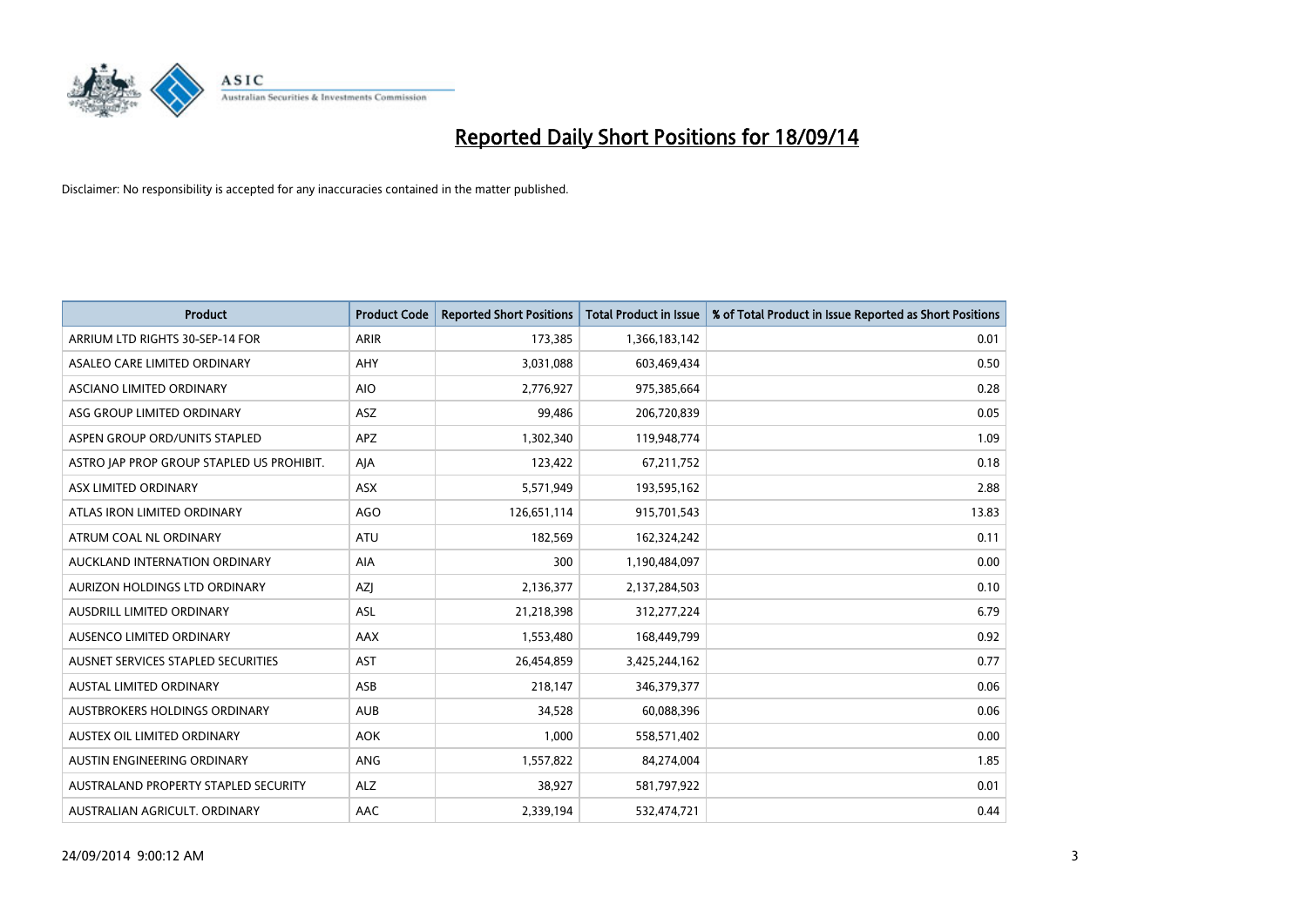

| <b>Product</b>                      | <b>Product Code</b> | <b>Reported Short Positions</b> | <b>Total Product in Issue</b> | % of Total Product in Issue Reported as Short Positions |
|-------------------------------------|---------------------|---------------------------------|-------------------------------|---------------------------------------------------------|
| AUSTRALIAN FOUNDAT, ORDINARY        | AFI                 | 100                             | 1,054,646,236                 | 0.00                                                    |
| AUSTRALIAN PHARM. ORDINARY          | API                 | 10,583,138                      | 488,115,883                   | 2.17                                                    |
| AUTOMOTIVE HOLDINGS ORDINARY        | AHE                 | 1,015,578                       | 306,437,941                   | 0.33                                                    |
| AVANCO RESOURCES LTD ORDINARY       | AVB                 | 23,509                          | 1,661,675,855                 | 0.00                                                    |
| AVEO GROUP STAPLED SECURITIES       | AOG                 | 7,799,649                       | 500,111,460                   | 1.56                                                    |
| AWE LIMITED ORDINARY                | <b>AWE</b>          | 1,023,608                       | 522,696,385                   | 0.20                                                    |
| AZONTO PET LTD ORDINARY             | <b>APY</b>          | $\mathbf{1}$                    | 1,159,375,100                 | 0.00                                                    |
| AZUMAH RESOURCES ORDINARY           | <b>AZM</b>          | $\mathbf{1}$                    | 358,316,919                   | 0.00                                                    |
| <b>BANDANNA ENERGY ORDINARY</b>     | <b>BND</b>          | 24,135,792                      | 528,481,199                   | 4.57                                                    |
| BANK OF QUEENSLAND. ORDINARY        | <b>BOQ</b>          | 1,992,626                       | 362,516,534                   | 0.55                                                    |
| <b>BANNERMAN RESOURCES ORDINARY</b> | <b>BMN</b>          | 199,998                         | 329,745,150                   | 0.06                                                    |
| <b>BASE RES LIMITED ORDINARY</b>    | <b>BSE</b>          | 5,501,878                       | 561,840,029                   | 0.98                                                    |
| BATHURST RES LTD. ORDINARY          | <b>BRL</b>          | 2,787,043                       | 947,828,434                   | 0.29                                                    |
| <b>BC IRON LIMITED ORDINARY</b>     | <b>BCI</b>          | 6,992,184                       | 124,345,439                   | 5.62                                                    |
| BEACH ENERGY LIMITED ORDINARY       | <b>BPT</b>          | 23,579,989                      | 1,292,897,806                 | 1.82                                                    |
| BEADELL RESOURCE LTD ORDINARY       | <b>BDR</b>          | 37,686,394                      | 798,657,280                   | 4.72                                                    |
| BEGA CHEESE LTD ORDINARY            | <b>BGA</b>          | 954,427                         | 152,602,945                   | 0.63                                                    |
| BENDIGO AND ADELAIDE ORDINARY       | <b>BEN</b>          | 12,534,174                      | 448,487,486                   | 2.79                                                    |
| BENITEC BIOPHARMA ORDINARY          | <b>BLT</b>          | 4,860                           | 115,218,993                   | 0.00                                                    |
| BENTHAM IMF LTD ORDINARY            | <b>IMF</b>          | 4,181,752                       | 165,370,269                   | 2.53                                                    |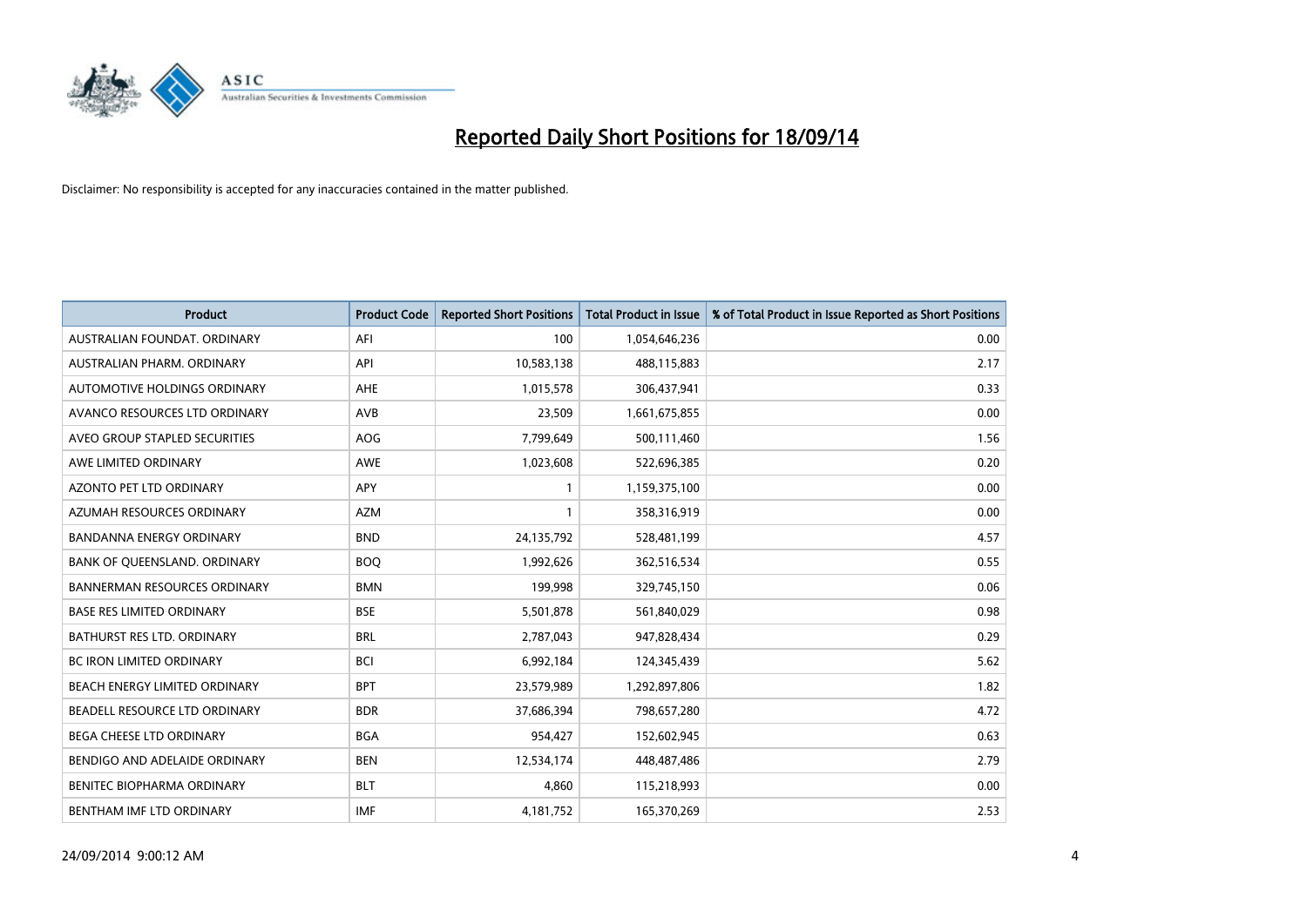

| Product                                       | <b>Product Code</b> | <b>Reported Short Positions</b> | <b>Total Product in Issue</b> | % of Total Product in Issue Reported as Short Positions |
|-----------------------------------------------|---------------------|---------------------------------|-------------------------------|---------------------------------------------------------|
| BERKELEY RESOURCES ORDINARY                   | <b>BKY</b>          | 286,960                         | 180,361,323                   | 0.16                                                    |
| BETASHARES ASX RES ETF UNITS                  | <b>ORE</b>          | 512,000                         | 2,923,641                     | 17.51                                                   |
| BETASHARESCASHETF ETF UNITS                   | AAA                 | 634                             | 12,443,410                    | 0.01                                                    |
| <b>BHP BILLITON LIMITED ORDINARY</b>          | <b>BHP</b>          | 12,935,815                      | 3,211,691,105                 | 0.40                                                    |
| <b>BIGAIR GROUP LIMITED ORDINARY</b>          | <b>BGL</b>          | 45,160                          | 172,872,340                   | 0.03                                                    |
| <b>BILLABONG ORDINARY</b>                     | <b>BBG</b>          | 8,052,148                       | 990,370,034                   | 0.81                                                    |
| <b>BIONOMICS LIMITED ORDINARY</b>             | <b>BNO</b>          | 50,000                          | 417,356,567                   | 0.01                                                    |
| <b>BLACKHAM RESOURCES ORDINARY</b>            | <b>BLK</b>          | 522,754                         | 118,612,952                   | 0.44                                                    |
| <b>BLACKTHORN RESOURCES ORD US PROHIBITED</b> | <b>BTR</b>          | 4,369                           | 164,285,950                   | 0.00                                                    |
| <b>BLUESCOPE STEEL LTD ORDINARY</b>           | <b>BSL</b>          | 4,389,484                       | 559,227,871                   | 0.78                                                    |
| <b>BOART LONGYEAR ORDINARY</b>                | <b>BLY</b>          | 34,113,258                      | 461,163,412                   | 7.40                                                    |
| BORAL LIMITED, ORDINARY                       | <b>BLD</b>          | 20,645,976                      | 782,736,249                   | 2.64                                                    |
| <b>BRADKEN LIMITED ORDINARY</b>               | <b>BKN</b>          | 13,527,544                      | 171,027,249                   | 7.91                                                    |
| <b>BRAMBLES LIMITED ORDINARY</b>              | <b>BXB</b>          | 5,447,989                       | 1,564,754,100                 | 0.35                                                    |
| <b>BREVILLE GROUP LTD ORDINARY</b>            | <b>BRG</b>          | 3,919,513                       | 130,095,322                   | 3.01                                                    |
| <b>BRICKWORKS LIMITED ORDINARY</b>            | <b>BKW</b>          | 70,479                          | 148,038,996                   | 0.05                                                    |
| BT INVESTMENT MNGMNT ORDINARY                 | <b>BTT</b>          | 155                             | 284,384,906                   | 0.00                                                    |
| <b>BURSON GROUP LTD ORDINARY</b>              | <b>BAP</b>          | 19,634                          | 163,585,666                   | 0.01                                                    |
| <b>BURU ENERGY ORDINARY</b>                   | <b>BRU</b>          | 18,416,414                      | 298,505,530                   | 6.17                                                    |
| <b>BWP TRUST ORDINARY UNITS</b>               | <b>BWP</b>          | 6,007,017                       | 639,724,826                   | 0.94                                                    |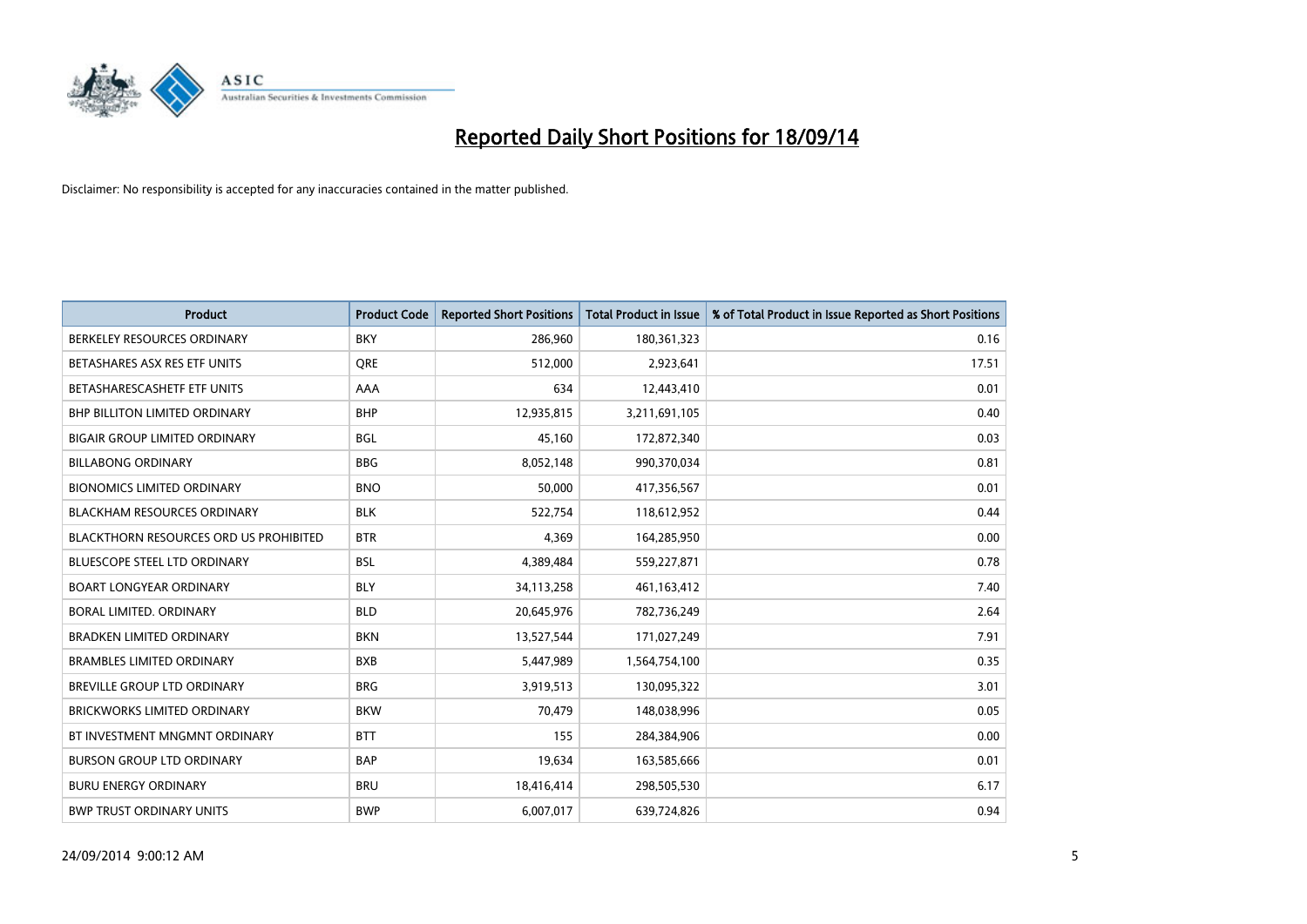

| <b>Product</b>                          | <b>Product Code</b> | <b>Reported Short Positions</b> | <b>Total Product in Issue</b> | % of Total Product in Issue Reported as Short Positions |
|-----------------------------------------|---------------------|---------------------------------|-------------------------------|---------------------------------------------------------|
| <b>CABCHARGE AUSTRALIA ORDINARY</b>     | CAB                 | 10,235,961                      | 120,430,683                   | 8.50                                                    |
| CALTEX AUSTRALIA ORDINARY               | <b>CTX</b>          | 1,259,924                       | 270,000,000                   | 0.47                                                    |
| CAPE LAMBERT RES LTD ORDINARY           | <b>CFE</b>          | 663,252                         | 626,896,143                   | 0.11                                                    |
| <b>CAPITOL HEALTH ORDINARY</b>          | CAJ                 | 32,662                          | 431,180,115                   | 0.01                                                    |
| <b>CARDNO LIMITED ORDINARY</b>          | CDD                 | 7,827,402                       | 163,266,973                   | 4.79                                                    |
| <b>CARINDALE PROPERTY UNIT</b>          | <b>CDP</b>          | 1,076                           | 70,000,000                    | 0.00                                                    |
| CARNARVON PETROLEUM ORDINARY            | <b>CVN</b>          | 50,734                          | 987,198,353                   | 0.01                                                    |
| CARSALES.COM LTD ORDINARY               | <b>CRZ</b>          | 12,019,034                      | 238,374,986                   | 5.04                                                    |
| <b>CASH CONVERTERS ORDINARY</b>         | CCV                 | 7,916,651                       | 428,886,124                   | 1.85                                                    |
| CEDAR WOODS PROP. ORDINARY              | <b>CWP</b>          | 98,433                          | 78,336,371                    | 0.13                                                    |
| CENTRAL PETROLEUM ORDINARY              | <b>CTP</b>          | 376,858                         | 348,718,957                   | 0.11                                                    |
| CFS RETAIL TRUST GRP STAPLED SECURITIES | <b>CFX</b>          | 32,005,155                      | 3,050,355,727                 | 1.05                                                    |
| <b>CHALLENGER LIMITED ORDINARY</b>      | <b>CGF</b>          | 1,418,935                       | 564,063,117                   | 0.25                                                    |
| CHANDLER MACLEOD LTD ORDINARY           | <b>CMG</b>          | 12,369                          | 547,985,086                   | 0.00                                                    |
| CHARTER HALL GROUP STAPLED US PROHIBIT. | CHC                 | 228,390                         | 355,015,480                   | 0.06                                                    |
| <b>CHARTER HALL RETAIL UNITS</b>        | <b>COR</b>          | 9,927,413                       | 372,893,153                   | 2.66                                                    |
| <b>CHORUS LIMITED ORDINARY</b>          | <b>CNU</b>          | 29,185                          | 396,369,767                   | 0.01                                                    |
| COAL OF AFRICA LTD ORDINARY             | <b>CZA</b>          | 426                             | 1,048,368,613                 | 0.00                                                    |
| <b>COALSPUR MINES LTD ORDINARY</b>      | <b>CPL</b>          | 2,474,038                       | 641,544,455                   | 0.39                                                    |
| COCA-COLA AMATIL ORDINARY               | <b>CCL</b>          | 19,946,289                      | 763,590,249                   | 2.61                                                    |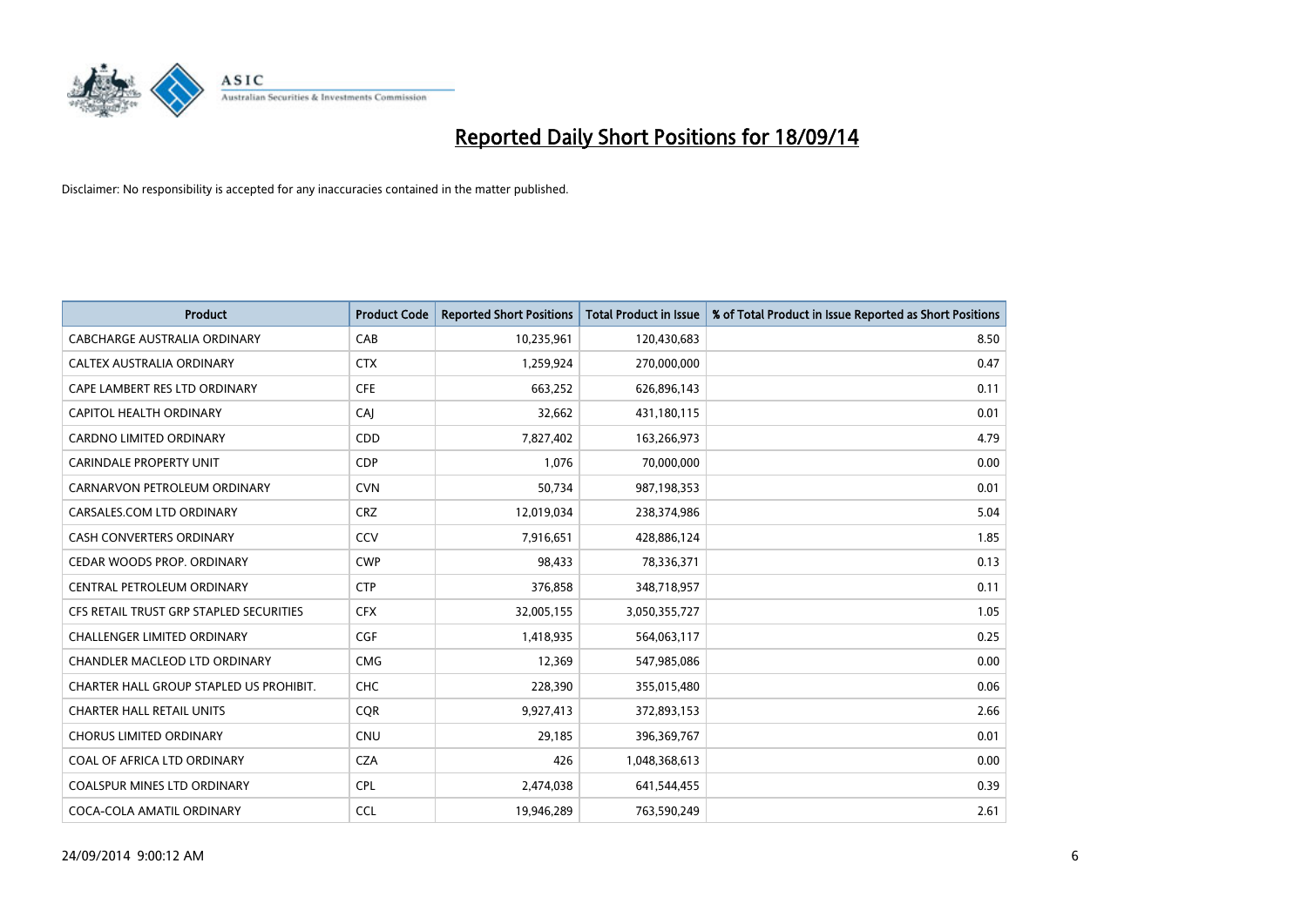

| <b>Product</b>                          | <b>Product Code</b> | <b>Reported Short Positions</b> | <b>Total Product in Issue</b> | % of Total Product in Issue Reported as Short Positions |
|-----------------------------------------|---------------------|---------------------------------|-------------------------------|---------------------------------------------------------|
| <b>COCHLEAR LIMITED ORDINARY</b>        | <b>COH</b>          | 6,653,408                       | 57,062,020                    | 11.66                                                   |
| COCKATOO COAL ORDINARY                  | <b>COK</b>          | 167,987                         | 4,560,196,928                 | 0.00                                                    |
| <b>CODAN LIMITED ORDINARY</b>           | <b>CDA</b>          | 481,415                         | 176,969,924                   | 0.27                                                    |
| <b>COFFEY INTERNATIONAL ORDINARY</b>    | <b>COF</b>          | 6,077                           | 255,833,165                   | 0.00                                                    |
| <b>COKAL LTD ORDINARY</b>               | <b>CKA</b>          | 6,820                           | 471,103,926                   | 0.00                                                    |
| <b>COLLECTION HOUSE ORDINARY</b>        | <b>CLH</b>          | 2,236,213                       | 129,717,785                   | 1.72                                                    |
| <b>COLLINS FOODS LTD ORDINARY</b>       | <b>CKF</b>          | 100,114                         | 93,000,003                    | 0.11                                                    |
| COMMONWEALTH BANK, ORDINARY             | <b>CBA</b>          | 14,059,367                      | 1,621,319,194                 | 0.87                                                    |
| <b>COMPASS RESOURCES ORDINARY</b>       | <b>CMR</b>          | 7,472                           | 1,403,744,100                 | 0.00                                                    |
| <b>COMPUTERSHARE LTD ORDINARY</b>       | <b>CPU</b>          | 5,709,758                       | 556,203,079                   | 1.03                                                    |
| COOPER ENERGY LTD ORDINARY              | <b>COE</b>          | 342,579                         | 329,235,509                   | 0.10                                                    |
| <b>CORP TRAVEL LIMITED ORDINARY</b>     | <b>CTD</b>          | 210,458                         | 90,517,621                    | 0.23                                                    |
| COVER-MORE GRP LTD ORDINARY             | <b>CVO</b>          | 12,252,807                      | 317,750,000                   | 3.86                                                    |
| <b>CREDIT CORP GROUP ORDINARY</b>       | <b>CCP</b>          | 360,665                         | 46,131,882                    | 0.78                                                    |
| <b>CROMWELL PROP STAPLED SECURITIES</b> | <b>CMW</b>          | 6,748,492                       | 1,731,081,898                 | 0.39                                                    |
| <b>CROWE HORWATH AUS ORDINARY</b>       | <b>CRH</b>          | 250,005                         | 273,005,429                   | 0.09                                                    |
| CROWN RESORTS LTD ORDINARY              | <b>CWN</b>          | 7,009,836                       | 728,394,185                   | 0.96                                                    |
| <b>CSG LIMITED ORDINARY</b>             | CSV                 | 136,866                         | 279,290,492                   | 0.05                                                    |
| <b>CSL LIMITED ORDINARY</b>             | <b>CSL</b>          | 1,029,790                       | 474,622,141                   | 0.22                                                    |
| <b>CSR LIMITED ORDINARY</b>             | <b>CSR</b>          | 17,118,682                      | 506,000,315                   | 3.38                                                    |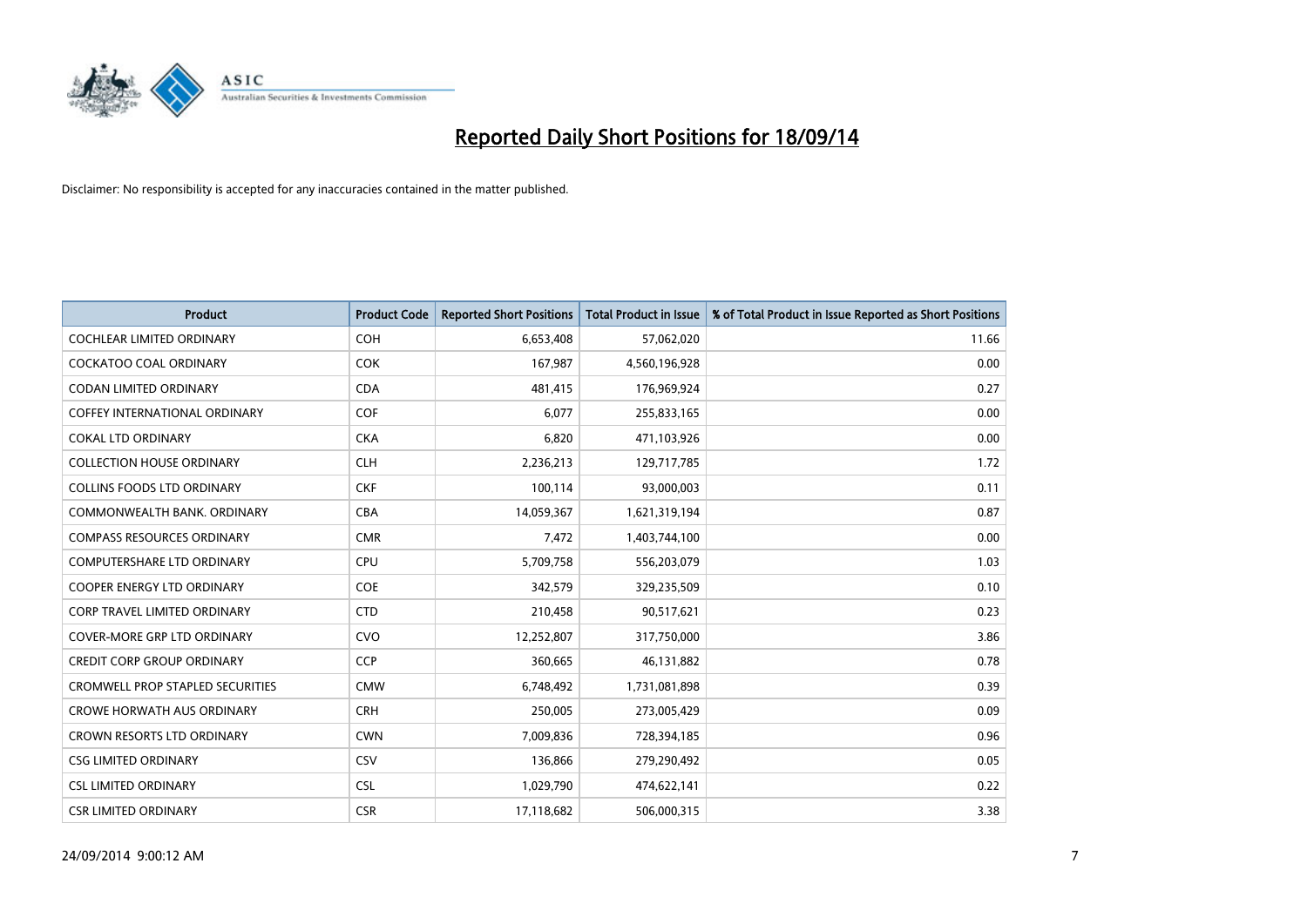

| <b>Product</b>                     | <b>Product Code</b> | <b>Reported Short Positions</b> | <b>Total Product in Issue</b> | % of Total Product in Issue Reported as Short Positions |
|------------------------------------|---------------------|---------------------------------|-------------------------------|---------------------------------------------------------|
| <b>CUDECO LIMITED ORDINARY</b>     | CDU                 | 7,792,826                       | 235,425,143                   | 3.31                                                    |
| DART ENERGY LTD ORDINARY           | <b>DTE</b>          | 600,693                         | 1,108,752,733                 | 0.05                                                    |
| DATA#3 LIMITED ORDINARY            | <b>DTL</b>          | 98,634                          | 153,974,950                   | 0.06                                                    |
| DECMIL GROUP LIMITED ORDINARY      | <b>DCG</b>          | 2,450,965                       | 168,657,794                   | 1.45                                                    |
| DEEP YELLOW LIMITED ORDINARY       | <b>DYL</b>          | 1,002                           | 1,888,400,127                 | 0.00                                                    |
| DEVINE LIMITED ORDINARY            | <b>DVN</b>          | 9,159                           | 158,730,556                   | 0.01                                                    |
| DEXUS PROPERTY GROUP STAPLED UNITS | <b>DXS</b>          | 11,581,887                      | 5,433,110,810                 | 0.21                                                    |
| DICK SMITH HLDGS ORDINARY          | <b>DSH</b>          | 17,609,706                      | 236,511,364                   | 7.45                                                    |
| DISCOVERY METALS LTD ORDINARY      | <b>DML</b>          | 1,277,631                       | 644,039,581                   | 0.20                                                    |
| DOMINO PIZZA ENTERPR ORDINARY      | <b>DMP</b>          | 901,535                         | 86,160,773                    | 1.05                                                    |
| DONACO INTERNATIONAL ORDINARY      | <b>DNA</b>          | 2,909,001                       | 460,951,560                   | 0.63                                                    |
| DORAY MINERALS LTD ORDINARY        | <b>DRM</b>          | 176,990                         | 165,834,256                   | 0.11                                                    |
| DOWNER EDI LIMITED ORDINARY        | <b>DOW</b>          | 19,176,125                      | 435,399,975                   | 4.40                                                    |
| DRILLSEARCH ENERGY ORDINARY        | <b>DLS</b>          | 10,656,509                      | 457,114,185                   | 2.33                                                    |
| DUET GROUP STAPLED US PROHIBIT.    | <b>DUE</b>          | 10,399,691                      | 1,327,719,444                 | 0.78                                                    |
| DUKETON MINING ORDINARY            | <b>DKM</b>          | 3,894                           | 82,524,812                    | 0.00                                                    |
| DULUXGROUP LIMITED ORDINARY        | <b>DLX</b>          | 322,047                         | 383,503,942                   | 0.08                                                    |
| <b>DWS LTD ORDINARY</b>            | <b>DWS</b>          | 121,259                         | 132,362,763                   | 0.09                                                    |
| ECHO ENTERTAINMENT ORDINARY        | <b>EGP</b>          | 8,561,191                       | 825,672,730                   | 1.04                                                    |
| ELDERS LIMITED ORDINARY            | <b>ELD</b>          | 16,166,729                      | 455,013,329                   | 3.55                                                    |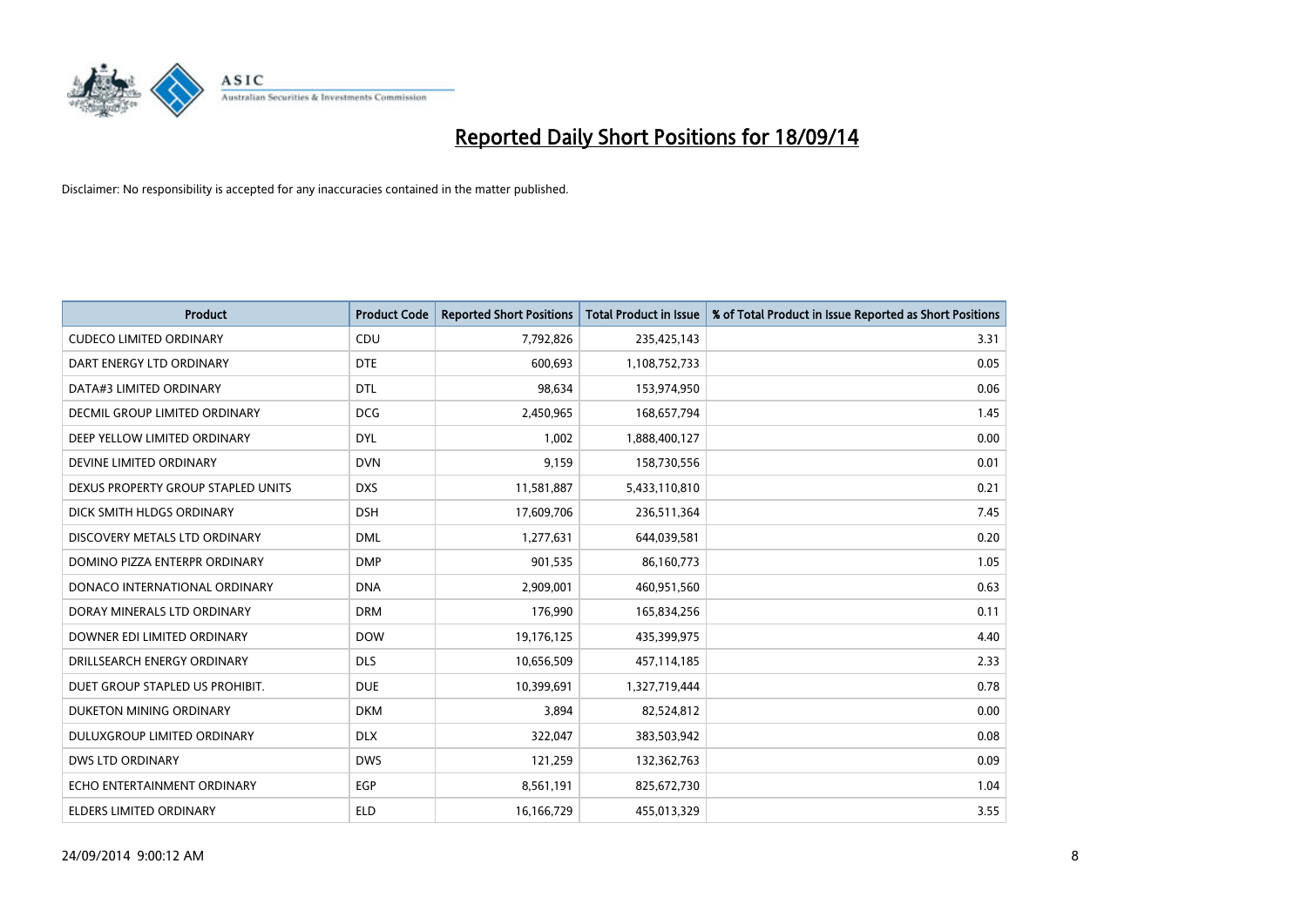

| <b>Product</b>                         | <b>Product Code</b> | <b>Reported Short Positions</b> | <b>Total Product in Issue</b> | % of Total Product in Issue Reported as Short Positions |
|----------------------------------------|---------------------|---------------------------------|-------------------------------|---------------------------------------------------------|
| ELEMENTAL MINERALS ORDINARY            | <b>ELM</b>          | 94,536                          | 315,663,391                   | 0.03                                                    |
| <b>EMECO HOLDINGS ORDINARY</b>         | <b>EHL</b>          | 7,396,271                       | 599,675,707                   | 1.23                                                    |
| <b>ENDEAVOUR MIN CORP CDI 1:1</b>      | <b>EVR</b>          | 31,265                          | 50,304,346                    | 0.06                                                    |
| ENERGY DEVELOPMENTS ORDINARY           | <b>ENE</b>          | 20,000                          | 169,673,095                   | 0.01                                                    |
| <b>ENERGY RESOURCES ORDINARY 'A'</b>   | ERA                 | 11,388,708                      | 517,725,062                   | 2.20                                                    |
| <b>ENERGY WORLD CORPOR, ORDINARY</b>   | <b>EWC</b>          | 44,964,446                      | 1,734,166,672                 | 2.59                                                    |
| <b>ENTELLECT LIMITED ORDINARY</b>      | <b>ESN</b>          | 189,533                         | 2,771,322,932                 | 0.01                                                    |
| ENVESTRA LIMITED ORDINARY              | <b>ENV</b>          | 81,516                          | 1,796,808,474                 | 0.00                                                    |
| EQUATORIAL RES LTD ORDINARY            | EQX                 | 44,548                          | 122,185,353                   | 0.04                                                    |
| EQUITY TRUSTEES ORDINARY               | EQT                 | 19                              | 19,152,092                    | 0.00                                                    |
| ERM POWER LIMITED ORDINARY             | EPW                 | 352,127                         | 240,530,856                   | 0.15                                                    |
| EVOLUTION MINING LTD ORDINARY          | <b>EVN</b>          | 32,967,059                      | 713,218,647                   | 4.62                                                    |
| FAIRFAX MEDIA LTD ORDINARY             | <b>FXI</b>          | 55,724,045                      | 2,351,955,725                 | 2.37                                                    |
| <b>FANTASTIC HOLDINGS ORDINARY</b>     | <b>FAN</b>          | 42,179                          | 103,068,398                   | 0.04                                                    |
| <b>FAR LTD ORDINARY</b>                | <b>FAR</b>          | 11,333,527                      | 2,699,846,742                 | 0.42                                                    |
| FEDERATION CNTRES ORD/UNIT STAPLED SEC | <b>FDC</b>          | 891,643                         | 1,427,641,565                 | 0.06                                                    |
| FISHER & PAYKEL H. ORDINARY            | FPH                 | 19,364                          | 555,939,864                   | 0.00                                                    |
| FLEETWOOD CORP ORDINARY                | <b>FWD</b>          | 2,006,540                       | 60,581,211                    | 3.31                                                    |
| FLETCHER BUILDING ORDINARY             | <b>FBU</b>          | 950,871                         | 687,854,788                   | 0.14                                                    |
| FLEXIGROUP LIMITED ORDINARY            | FXL                 | 2,878,444                       | 304,096,060                   | 0.95                                                    |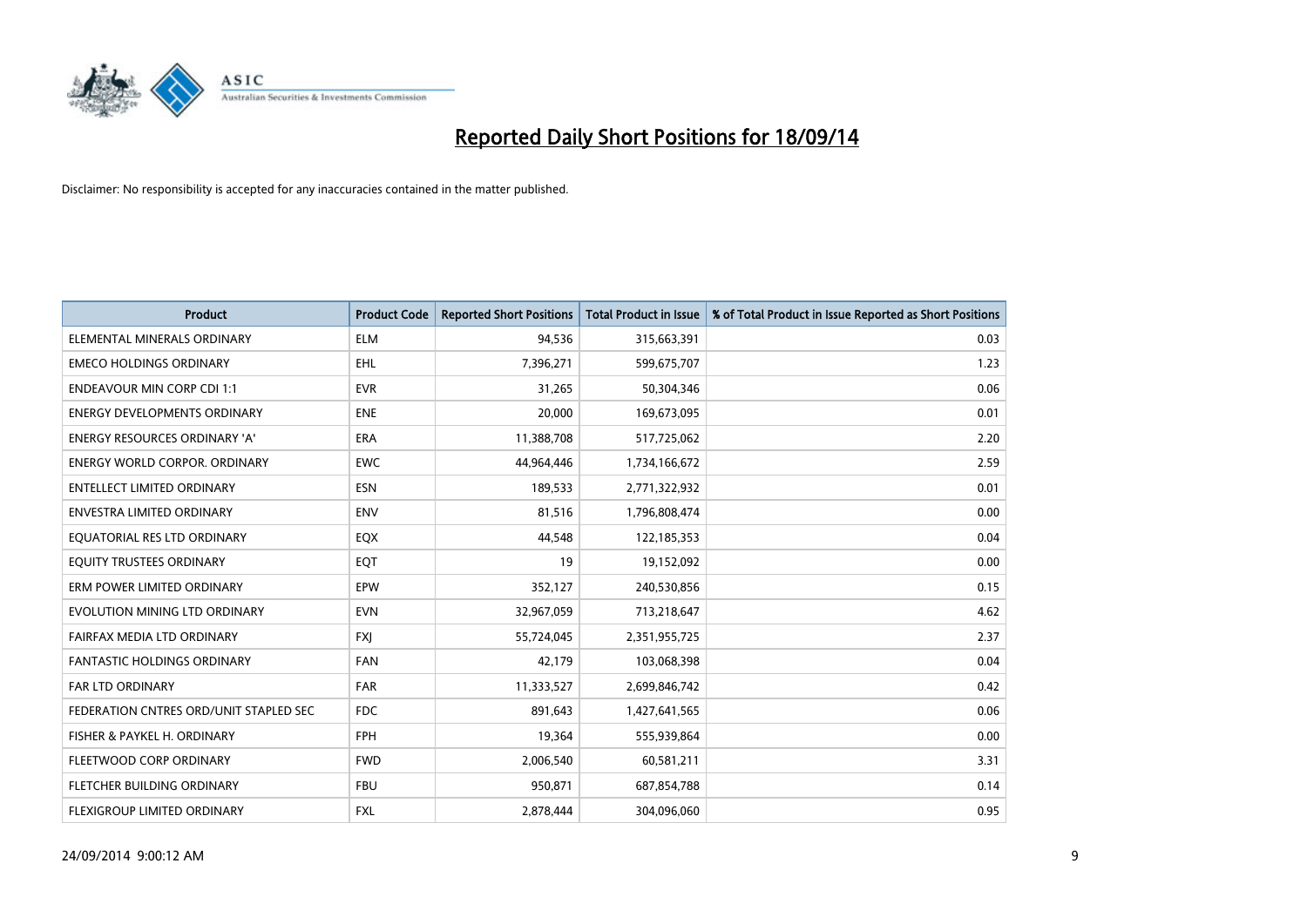

| <b>Product</b>                             | <b>Product Code</b> | <b>Reported Short Positions</b> | <b>Total Product in Issue</b> | % of Total Product in Issue Reported as Short Positions |
|--------------------------------------------|---------------------|---------------------------------|-------------------------------|---------------------------------------------------------|
| FLIGHT CENTRE TRAVEL ORDINARY              | <b>FLT</b>          | 5,758,446                       | 100,586,119                   | 5.72                                                    |
| FLINDERS MINES LTD ORDINARY                | <b>FMS</b>          | 12,551,515                      | 2,400,995,602                 | 0.52                                                    |
| <b>FOCUS MINERALS LTD ORDINARY</b>         | <b>FML</b>          | 4,655,428                       | 9,137,375,877                 | 0.05                                                    |
| FOLKESTONE EDU TRUST UNITS                 | FET.                | 166,688                         | 205,069,661                   | 0.08                                                    |
| FONTERRA SHARE FUND ORDINARY UNITS         | <b>FSF</b>          | 599,345                         | 115,510,746                   | 0.52                                                    |
| FORTESCUE METALS GRP ORDINARY              | <b>FMG</b>          | 249,834,664                     | 3,113,798,151                 | 8.02                                                    |
| FREEDOM FOOD LTD ORDINARY                  | <b>FNP</b>          | 10,000                          | 151,570,371                   | 0.01                                                    |
| FREELANCER LTD ORDINARY                    | <b>FLN</b>          | 5,737                           | 436,500,000                   | 0.00                                                    |
| <b>G.U.D. HOLDINGS ORDINARY</b>            | GUD                 | 2,347,034                       | 70,939,492                    | 3.31                                                    |
| <b>G8 EDUCATION LIMITED ORDINARY</b>       | <b>GEM</b>          | 11,187,506                      | 332,073,918                   | 3.37                                                    |
| <b>GALAXY RESOURCES ORDINARY</b>           | GXY                 | 605,192                         | 1,064,493,083                 | 0.06                                                    |
| <b>GBST HOLDINGS., ORDINARY</b>            | GBT                 | 19,881                          | 66,561,725                    | 0.03                                                    |
| <b>GDI PROPERTY GRP STAPLED SECURITIES</b> | GDI                 | 51,505                          | 567,575,025                   | 0.01                                                    |
| <b>GENWORTH MORTGAGE ORDINARY</b>          | <b>GMA</b>          | 424,501                         | 650,000,000                   | 0.07                                                    |
| <b>GEODYNAMICS LIMITED ORDINARY</b>        | GDY                 | 819                             | 435,880,130                   | 0.00                                                    |
| GI DYNAMICS, INC CDI US PROHIBITED         | GID                 | 3,447,996                       | 466,631,120                   | 0.74                                                    |
| <b>GINDALBIE METALS LTD ORDINARY</b>       | GBG                 | 34,832,500                      | 1,495,306,811                 | 2.33                                                    |
| <b>GOLD ROAD RES LTD ORDINARY</b>          | GOR                 | 4,906,002                       | 515,419,042                   | 0.95                                                    |
| <b>GOODMAN FIELDER, ORDINARY</b>           | <b>GFF</b>          | 8,972,026                       | 1,955,559,207                 | 0.46                                                    |
| <b>GOODMAN GROUP STAPLED</b>               | <b>GMG</b>          | 1,862,211                       | 1,745,417,725                 | 0.11                                                    |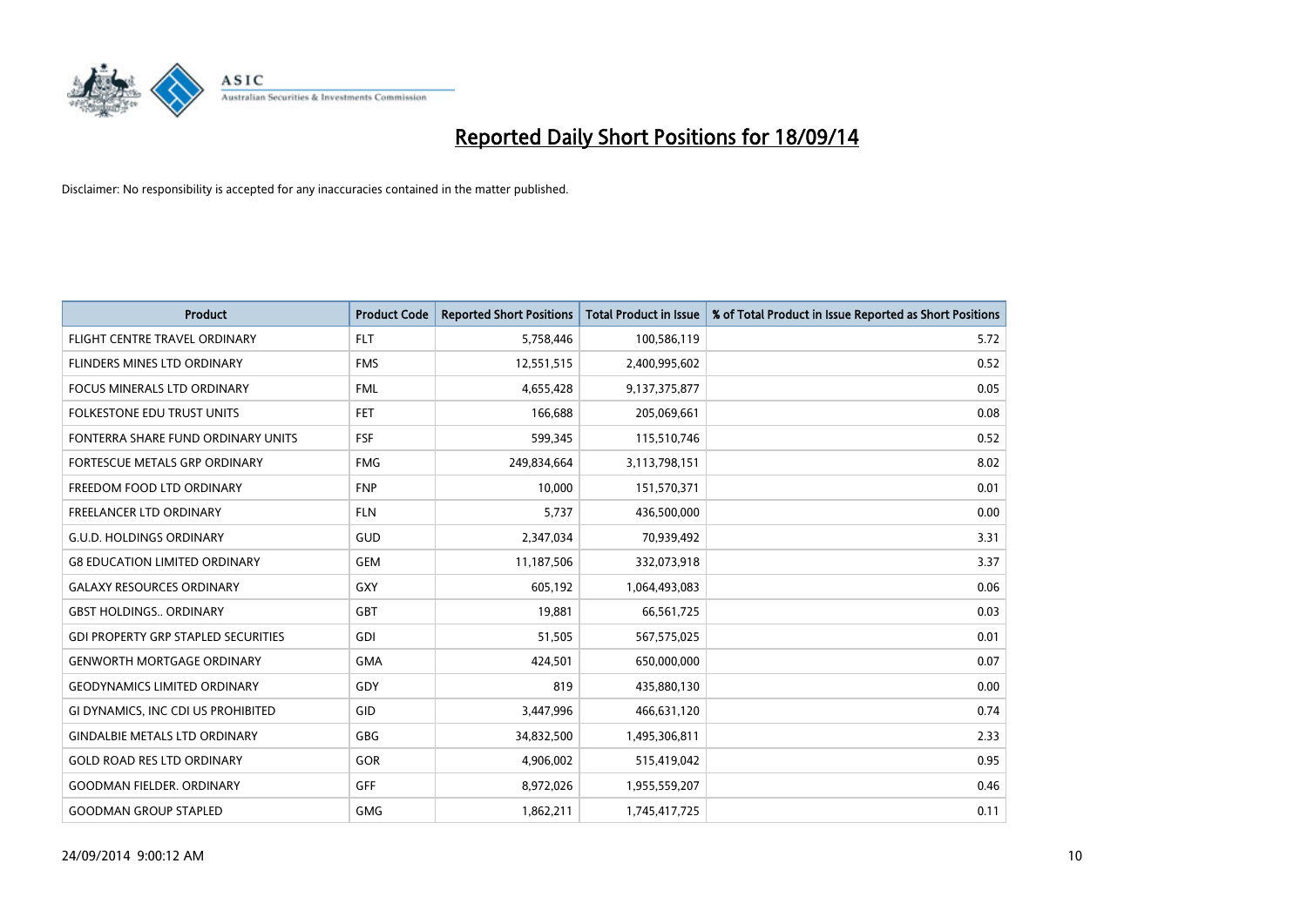

| <b>Product</b>                                   | <b>Product Code</b> | <b>Reported Short Positions</b> | <b>Total Product in Issue</b> | % of Total Product in Issue Reported as Short Positions |
|--------------------------------------------------|---------------------|---------------------------------|-------------------------------|---------------------------------------------------------|
| <b>GPT GROUP STAPLED SEC.</b>                    | <b>GPT</b>          | 2,611,688                       | 1,685,460,955                 | 0.15                                                    |
| <b>GRAINCORP LIMITED A CLASS ORDINARY</b>        | <b>GNC</b>          | 9,695,623                       | 228,855,628                   | 4.24                                                    |
| <b>GRANGE RESOURCES, ORDINARY</b>                | <b>GRR</b>          | 5,836,443                       | 1,157,097,869                 | 0.50                                                    |
| <b>GREENCROSS LIMITED ORDINARY</b>               | GXL                 | 1,231,337                       | 110,654,390                   | 1.11                                                    |
| <b>GREENLAND MIN EN LTD ORDINARY</b>             | GGG                 | 1,084,837                       | 668,464,377                   | 0.16                                                    |
| <b>GREENLAND MIN EN LTD RIGHTS 26-JUN-14</b>     | GGGR                | 3,842                           | 88,685,050                    | 0.00                                                    |
| <b>GROWTHPOINT PROPERTY ORD/UNIT STAPLED SEC</b> | GOZ                 | 1,813,721                       | 554,315,998                   | 0.33                                                    |
| <b>GRYPHON MINERALS LTD ORDINARY</b>             | GRY                 | 4,399,989                       | 401,115,935                   | 1.10                                                    |
| <b>GUILDFORD COAL LTD ORDINARY</b>               | <b>GUF</b>          | 552,501                         | 845,190,354                   | 0.07                                                    |
| <b>GWA GROUP LTD ORDINARY</b>                    | <b>GWA</b>          | 13,391,525                      | 306,533,770                   | 4.37                                                    |
| HARVEY NORMAN ORDINARY                           | <b>HVN</b>          | 29,627,811                      | 1,062,316,784                 | 2.79                                                    |
| HEALTHSCOPE LIMITED. ORDINARY                    | <b>HSO</b>          | 514,155                         | 1,732,094,838                 | 0.03                                                    |
| <b>HENDERSON GROUP CDI 1:1</b>                   | <b>HGG</b>          | 3,801,224                       | 664,599,011                   | 0.57                                                    |
| HFA HOLDINGS LIMITED ORDINARY                    | <b>HFA</b>          | 3,809                           | 162,147,897                   | 0.00                                                    |
| HIGHFIELD RES LTD ORDINARY                       | <b>HFR</b>          | 129,985                         | 155,825,003                   | 0.08                                                    |
| HIGHLANDS PACIFIC ORDINARY                       | <b>HIG</b>          | 3,153                           | 918,694,336                   | 0.00                                                    |
| HILLGROVE RES LTD DEFERRED SETTLEMENT            | <b>HGODA</b>        | 52,785                          | 147,709,972                   | 0.04                                                    |
| HILLS LTD ORDINARY                               | <b>HIL</b>          | 319,061                         | 233,425,607                   | 0.14                                                    |
| HORIZON OIL LIMITED ORDINARY                     | <b>HZN</b>          | 28,832,718                      | 1,301,981,265                 | 2.21                                                    |
| <b>HOTEL PROPERTY STAPLED</b>                    | <b>HPI</b>          | 14,716                          | 132,870,000                   | 0.01                                                    |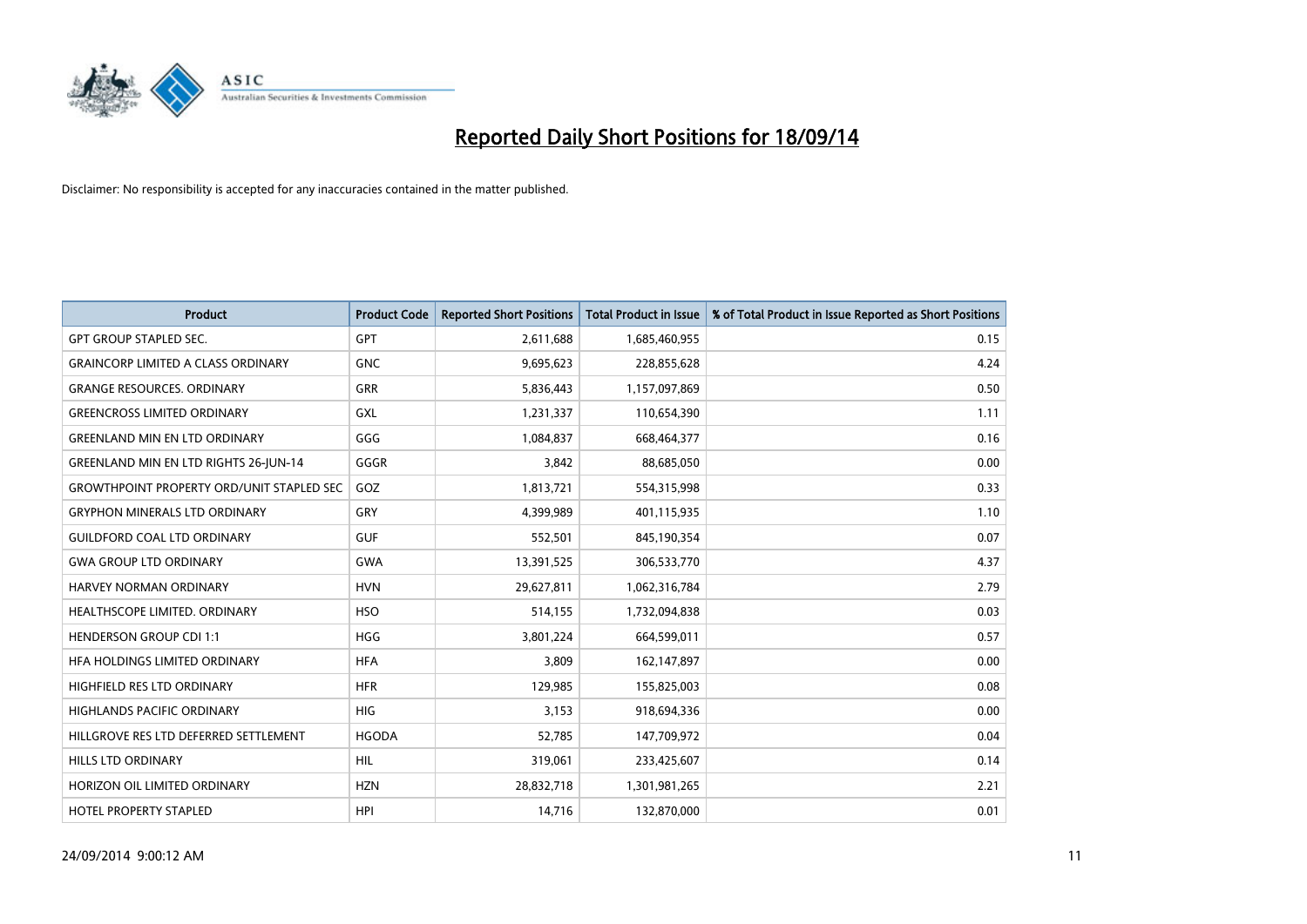

| <b>Product</b>                                | <b>Product Code</b> | <b>Reported Short Positions</b> | Total Product in Issue | % of Total Product in Issue Reported as Short Positions |
|-----------------------------------------------|---------------------|---------------------------------|------------------------|---------------------------------------------------------|
| <b>IBUY GROUP LTD ORDINARY</b>                | <b>IBY</b>          | 3,469,005                       | 426,069,834            | 0.81                                                    |
| ICAR ASIA LTD ORDINARY                        | ICQ                 | 106,306                         | 193,188,846            | 0.06                                                    |
| <b>ICON ENERGY LIMITED ORDINARY</b>           | <b>ICN</b>          | 806,640                         | 615,774,351            | 0.13                                                    |
| <b>IINET LIMITED ORDINARY</b>                 | <b>IIN</b>          | 7,588,587                       | 161,238,847            | 4.71                                                    |
| <b>ILUKA RESOURCES ORDINARY</b>               | <b>ILU</b>          | 37,328,131                      | 418,700,517            | 8.92                                                    |
| <b>IMDEX LIMITED ORDINARY</b>                 | <b>IMD</b>          | 2,457,277                       | 216,203,136            | 1.14                                                    |
| <b>IMX RESOURCES LTD ORDINARY</b>             | <b>IXR</b>          | 500,001                         | 451,497,138            | 0.11                                                    |
| <b>INCITEC PIVOT ORDINARY</b>                 | IPL                 | 32,573,017                      | 1,654,998,197          | 1.97                                                    |
| <b>INDEPENDENCE GROUP ORDINARY</b>            | <b>IGO</b>          | 152,752                         | 234,256,573            | 0.07                                                    |
| <b>INDOPHIL RESOURCES ORDINARY</b>            | <b>IRN</b>          | 760,658                         | 1,203,146,194          | 0.06                                                    |
| <b>INDUSTRIA REIT STAPLED</b>                 | <b>IDR</b>          | 35,248                          | 125,000,001            | 0.03                                                    |
| <b>INFIGEN ENERGY STAPLED SECURITIES</b>      | <b>IFN</b>          | 2,618,357                       | 767,887,581            | 0.34                                                    |
| <b>INGENIA GROUP STAPLED SECURITIES</b>       | <b>INA</b>          | 1,875,268                       | 678,058,232            | 0.28                                                    |
| <b>INSURANCE AUSTRALIA ORDINARY</b>           | IAG                 | 9,823,050                       | 2,341,618,048          | 0.42                                                    |
| <b>INTREPID MINES ORDINARY</b>                | <b>IAU</b>          | 2,354,314                       | 557,577,524            | 0.42                                                    |
| <b>INVESTA OFFICE FUND STAPLED SECURITIES</b> | <b>IOF</b>          | 513,285                         | 614,047,458            | 0.08                                                    |
| <b>INVOCARE LIMITED ORDINARY</b>              | <b>IVC</b>          | 4,759,106                       | 110,030,298            | 4.33                                                    |
| <b>IOOF HOLDINGS LTD ORDINARY</b>             | IFL                 | 6,782,455                       | 300,133,752            | 2.26                                                    |
| <b>IPROPERTY GROUP LTD ORDINARY</b>           | <b>IPP</b>          | 2,065,895                       | 181,703,204            | 1.14                                                    |
| <b>IRESS LIMITED ORDINARY</b>                 | <b>IRE</b>          | 4,760,393                       | 159,097,319            | 2.99                                                    |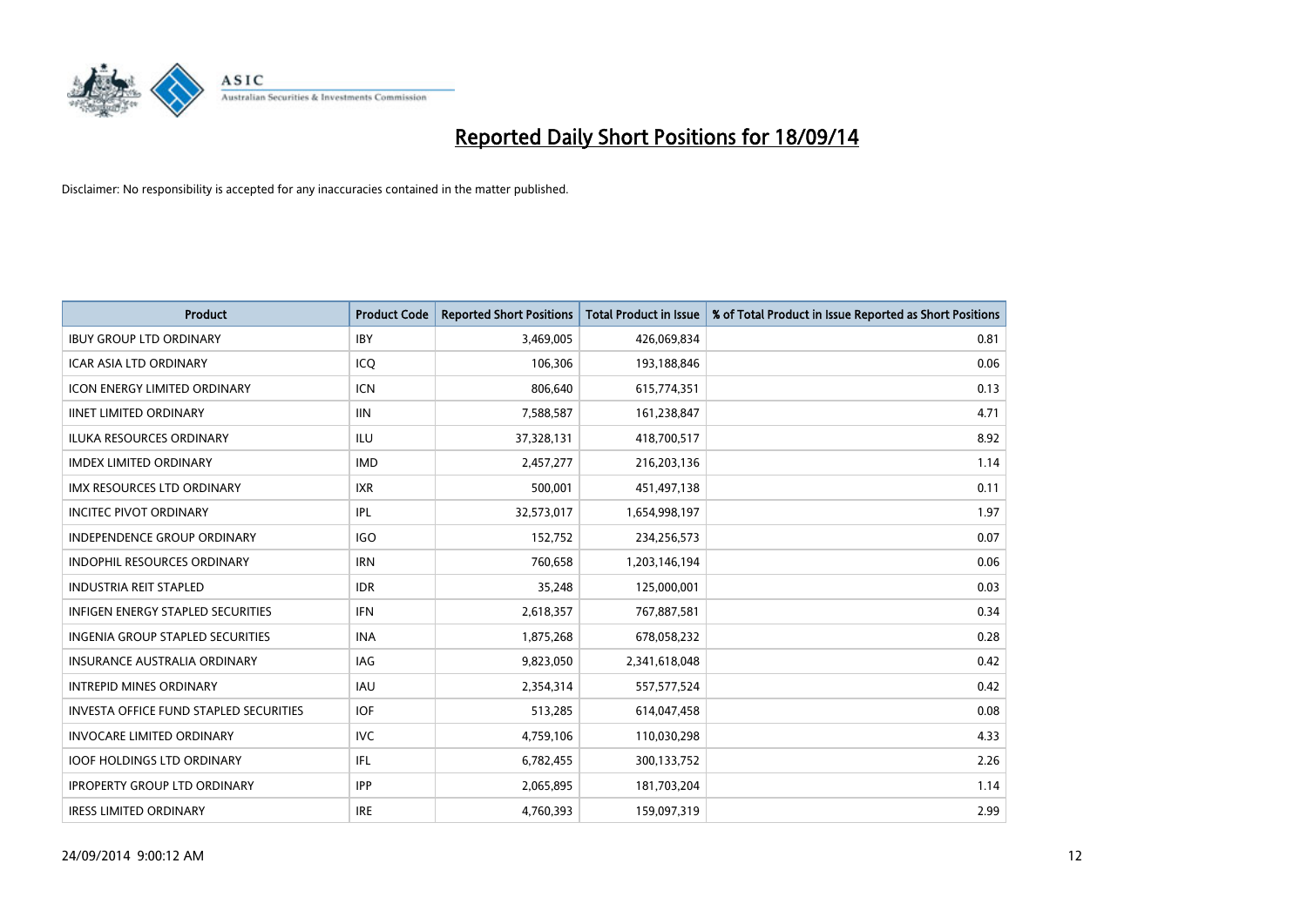

| <b>Product</b>                                  | <b>Product Code</b> | <b>Reported Short Positions</b> | <b>Total Product in Issue</b> | % of Total Product in Issue Reported as Short Positions |
|-------------------------------------------------|---------------------|---------------------------------|-------------------------------|---------------------------------------------------------|
| <b>IRON ORE HOLDINGS ORDINARY</b>               | <b>IOH</b>          | 45,529                          | 161,174,005                   | 0.03                                                    |
| <b>ISELECT LTD ORDINARY</b>                     | <b>ISU</b>          | 829,216                         | 260,889,894                   | 0.32                                                    |
| <b>ISENTIA GROUP LTD ORDINARY</b>               | <b>ISD</b>          | 19,056                          | 200,000,001                   | 0.01                                                    |
| ISHS ASIA 50 ETF CDI 1:1                        | <b>IAA</b>          | 4,967                           | 1,700,000                     | 0.29                                                    |
| ISHS GLOBAL CONS ETF CDI 1:1                    | IXI                 | 2,600                           | 4,750,000                     | 0.05                                                    |
| <b>JAMES HARDIE INDUST CHESS DEPOSITARY INT</b> | <b>IHX</b>          | 5,458,597                       | 444,887,763                   | 1.23                                                    |
| JAPARA HEALTHCARE LT ORDINARY                   | <b>IHC</b>          | 5,265,844                       | 263,046,592                   | 2.00                                                    |
| <b>JB HI-FI LIMITED ORDINARY</b>                | <b>IBH</b>          | 10,889,367                      | 99,238,673                    | 10.97                                                   |
| <b>KAGARA LTD ORDINARY</b>                      | KZL                 | 34,720                          | 798,953,117                   | 0.00                                                    |
| KAROON GAS AUSTRALIA ORDINARY                   | <b>KAR</b>          | 19,653,655                      | 255,997,690                   | 7.68                                                    |
| KATHMANDU HOLD LTD ORDINARY                     | <b>KMD</b>          | 1,849,589                       | 201,238,678                   | 0.92                                                    |
| <b>KBL MINING LIMITED ORDINARY</b>              | <b>KBL</b>          | 1,820                           | 393,535,629                   | 0.00                                                    |
| KINGSGATE CONSOLID. ORDINARY                    | <b>KCN</b>          | 14,265,645                      | 223,584,937                   | 6.38                                                    |
| KINGSROSE MINING LTD ORDINARY                   | <b>KRM</b>          | 432,730                         | 358,611,493                   | 0.12                                                    |
| <b>KOGI IRON LTD ORDINARY</b>                   | <b>KFE</b>          | 1,842,098                       | 376,669,836                   | 0.49                                                    |
| LEIGHTON HOLDINGS ORDINARY                      | LEI                 | 4,798,843                       | 338,503,563                   | 1.42                                                    |
| LEND LEASE GROUP UNIT/ORD STAPLED               | LLC                 | 2,221,460                       | 577,475,833                   | 0.38                                                    |
| LIFESTYLE COMMUNIT. ORDINARY                    | LIC                 | 4,000                           | 99,970,131                    | 0.00                                                    |
| LIQUEFIED NATURAL ORDINARY                      | LNG                 | 2,508,673                       | 461,402,201                   | 0.54                                                    |
| LONESTAR RESO LTD ORDINARY                      | <b>LNR</b>          | 799,071                         | 752,187,211                   | 0.11                                                    |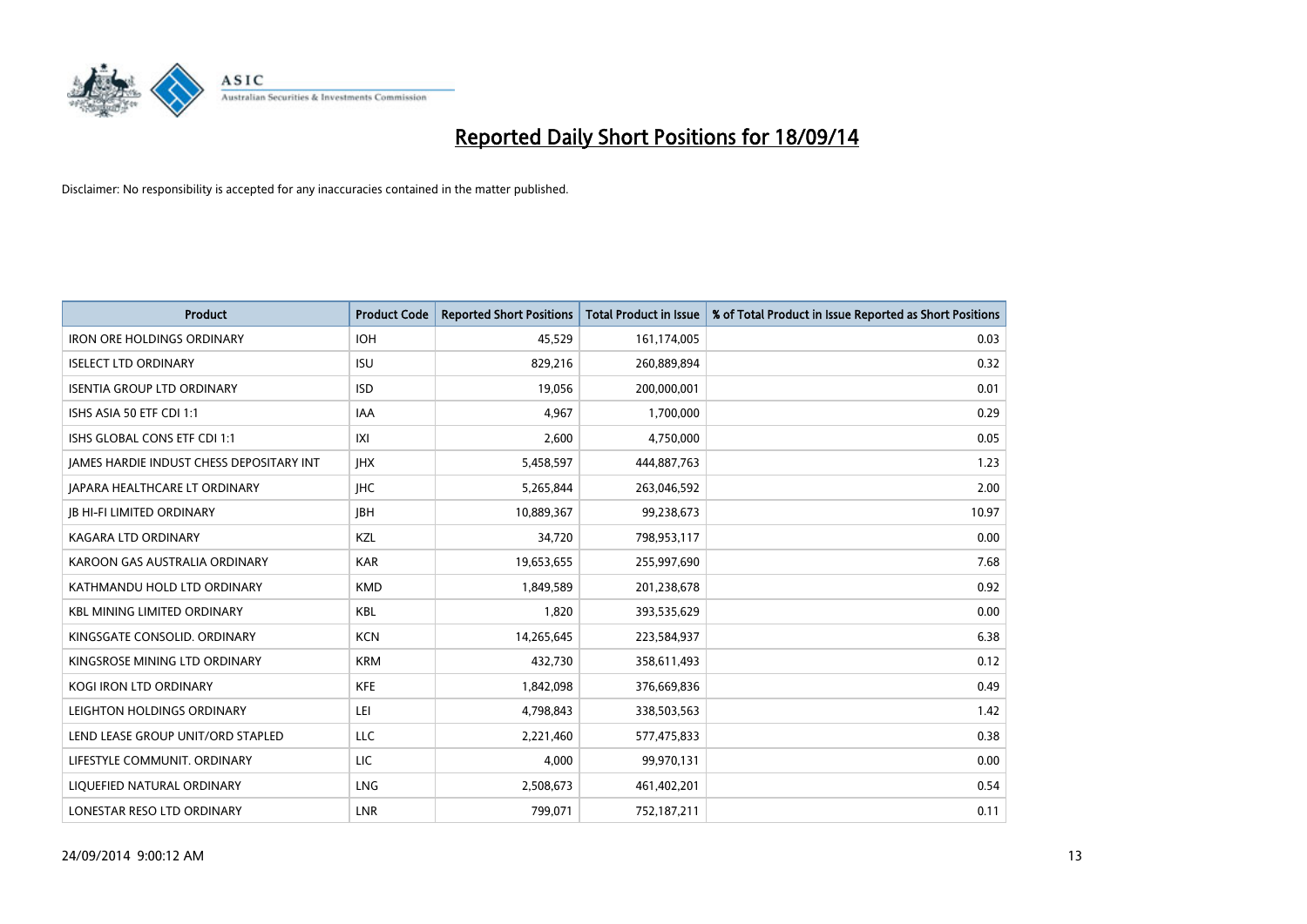

| <b>Product</b>                        | <b>Product Code</b> | <b>Reported Short Positions</b> | <b>Total Product in Issue</b> | % of Total Product in Issue Reported as Short Positions |
|---------------------------------------|---------------------|---------------------------------|-------------------------------|---------------------------------------------------------|
| LUCAPA DIAMOND LTD ORDINARY           | <b>LOM</b>          | 37,610                          | 181,776,720                   | 0.02                                                    |
| LYNAS CORPORATION ORDINARY            | <b>LYC</b>          | 133,496,977                     | 2,333,801,566                 | 5.72                                                    |
| M2 GRP LTD ORDINARY                   | <b>MTU</b>          | 5,421,568                       | 180,824,848                   | 3.00                                                    |
| <b>MACA LIMITED ORDINARY</b>          | <b>MLD</b>          | 1,153,607                       | 232,676,373                   | 0.50                                                    |
| <b>MACMAHON HOLDINGS ORDINARY</b>     | <b>MAH</b>          | 4,706,728                       | 1,261,699,966                 | 0.37                                                    |
| MACO ATLAS ROADS GRP ORDINARY STAPLED | <b>MQA</b>          | 3,178,926                       | 511,538,852                   | 0.62                                                    |
| MACQUARIE GROUP LTD ORDINARY          | MQG                 | 1,184,234                       | 321,202,994                   | 0.37                                                    |
| MAGELLAN FIN GRP LTD ORDINARY         | <b>MFG</b>          | 4,152,110                       | 158,918,177                   | 2.61                                                    |
| <b>MATRIX C &amp; E LTD ORDINARY</b>  | <b>MCE</b>          | 2,663,292                       | 94,555,428                    | 2.82                                                    |
| MAVERICK DRILLING ORDINARY            | <b>MAD</b>          | 7,868,135                       | 534,321,602                   | 1.47                                                    |
| <b>MAXITRANS INDUSTRIES ORDINARY</b>  | <b>MXI</b>          | 41,185                          | 185,075,653                   | 0.02                                                    |
| MAYNE PHARMA LTD ORDINARY             | <b>MYX</b>          | 8,933,441                       | 587,634,335                   | 1.52                                                    |
| MCMILLAN SHAKESPEARE ORDINARY         | <b>MMS</b>          | 908,758                         | 77,515,525                    | 1.17                                                    |
| <b>MCPHERSON'S LTD ORDINARY</b>       | <b>MCP</b>          | 23,961                          | 95,434,645                    | 0.03                                                    |
| MEDUSA MINING LTD ORDINARY            | <b>MML</b>          | 8,577,551                       | 207,794,301                   | 4.13                                                    |
| MELBOURNE IT LIMITED ORDINARY         | MLB                 | 132                             | 92,944,392                    | 0.00                                                    |
| MERIDIAN ENERGY INSTALMENT RECEIPTS   | <b>MEZCA</b>        | 200,000                         | 1,255,413,626                 | 0.02                                                    |
| <b>MERMAID MARINE ORDINARY</b>        | <b>MRM</b>          | 13,508,817                      | 366,766,098                   | 3.68                                                    |
| MESOBLAST LIMITED ORDINARY            | <b>MSB</b>          | 19,804,523                      | 321,640,094                   | 6.16                                                    |
| METALS X LIMITED ORDINARY             | <b>MLX</b>          | 363,128                         | 1,655,826,110                 | 0.02                                                    |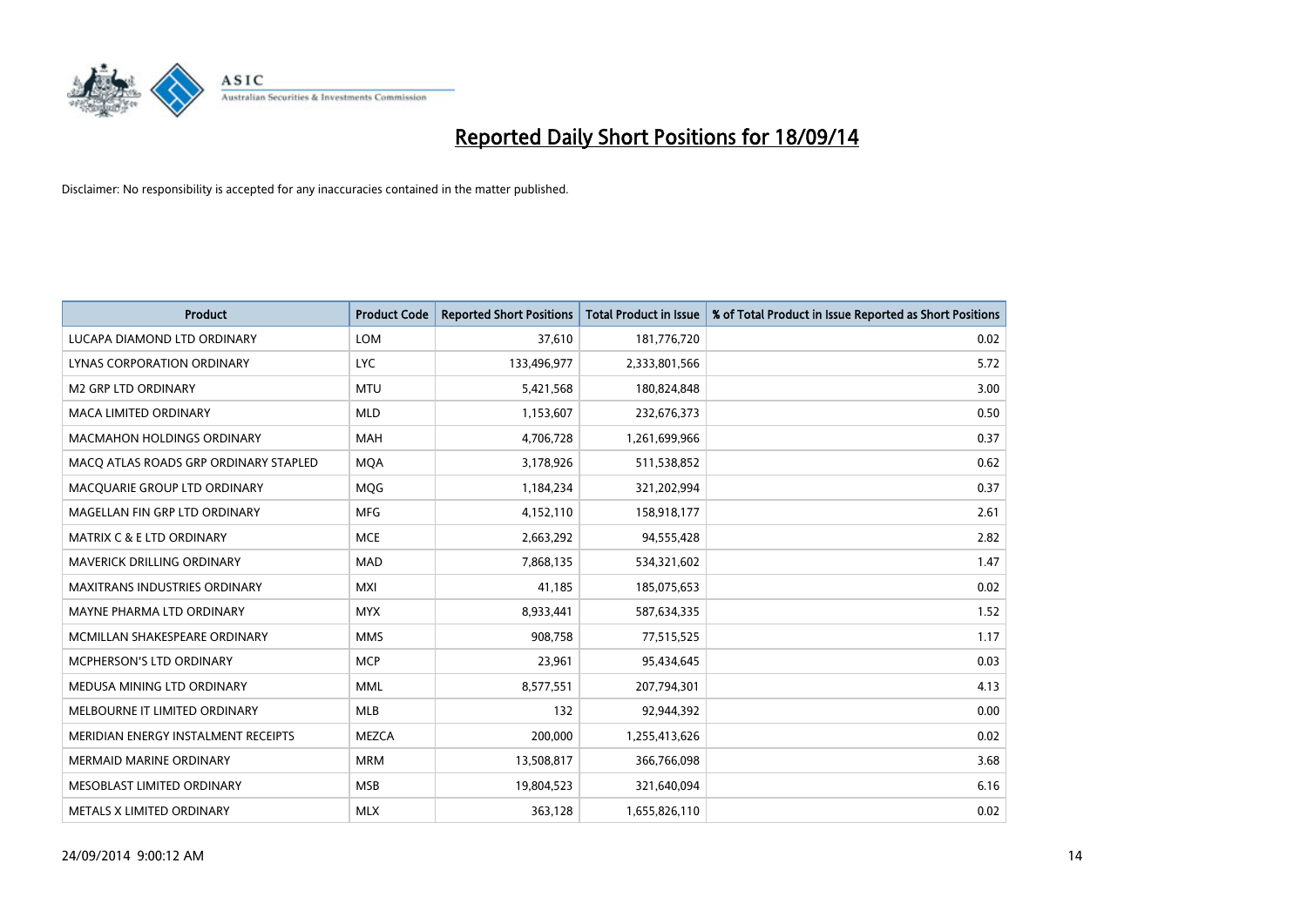

| <b>Product</b>                    | <b>Product Code</b> | <b>Reported Short Positions</b> | <b>Total Product in Issue</b> | % of Total Product in Issue Reported as Short Positions |
|-----------------------------------|---------------------|---------------------------------|-------------------------------|---------------------------------------------------------|
| METCASH LIMITED ORDINARY          | <b>MTS</b>          | 102,802,795                     | 903,309,574                   | 11.38                                                   |
| MIGHTY RIVER POWER ORDINARY       | <b>MYT</b>          | 3,756,804                       | 1,400,012,517                 | 0.27                                                    |
| MINCOR RESOURCES NL ORDINARY      | <b>MCR</b>          | 71,061                          | 188,208,274                   | 0.04                                                    |
| MINERAL DEPOSITS ORDINARY         | <b>MDL</b>          | 1,101,539                       | 103,676,341                   | 1.06                                                    |
| MINERAL RESOURCES, ORDINARY       | <b>MIN</b>          | 14,646,804                      | 186,556,246                   | 7.85                                                    |
| MINT WIRELESS ORDINARY            | <b>MNW</b>          | 1,512,750                       | 470,372,395                   | 0.32                                                    |
| MIRABELA NICKEL LTD ORDINARY      | <b>MBN</b>          | 10                              | 929,710,216                   | 0.00                                                    |
| MIRVAC GROUP STAPLED SECURITIES   | <b>MGR</b>          | 5,228,016                       | 3,697,197,370                 | 0.14                                                    |
| MOBILE EMBRACE LTD ORDINARY       | <b>MBE</b>          | 28,000                          | 376,510,098                   | 0.01                                                    |
| MOLOPO ENERGY LTD ORDINARY        | <b>MPO</b>          | 11,118                          | 248,705,730                   | 0.00                                                    |
| MONADELPHOUS GROUP ORDINARY       | <b>MND</b>          | 7,568,243                       | 92,796,819                    | 8.16                                                    |
| MONASH IVF GROUP LTD ORDINARY     | MVF                 | 5,057                           | 231,081,089                   | 0.00                                                    |
| MORTGAGE CHOICE LTD ORDINARY      | <b>MOC</b>          | 1,587                           | 123,879,296                   | 0.00                                                    |
| <b>MOUNT GIBSON IRON ORDINARY</b> | <b>MGX</b>          | 19,848,691                      | 1,090,805,085                 | 1.82                                                    |
| MULTIPLEX SITES SITES             | <b>MXUPA</b>        | 2,162                           | 4,500,000                     | 0.05                                                    |
| <b>MYER HOLDINGS LTD ORDINARY</b> | <b>MYR</b>          | 93,034,836                      | 585,684,551                   | 15.88                                                   |
| <b>MYSTATE LIMITED ORDINARY</b>   | <b>MYS</b>          | 129                             | 87,283,417                    | 0.00                                                    |
| NANOSONICS LIMITED ORDINARY       | <b>NAN</b>          | 1,664,808                       | 264,332,826                   | 0.63                                                    |
| NATIONAL AUST, BANK ORDINARY      | <b>NAB</b>          | 6,981,169                       | 2,365,771,681                 | 0.30                                                    |
| NATIONAL STORAGE STAPLED          | <b>NSR</b>          | 706,160                         | 281,631,660                   | 0.25                                                    |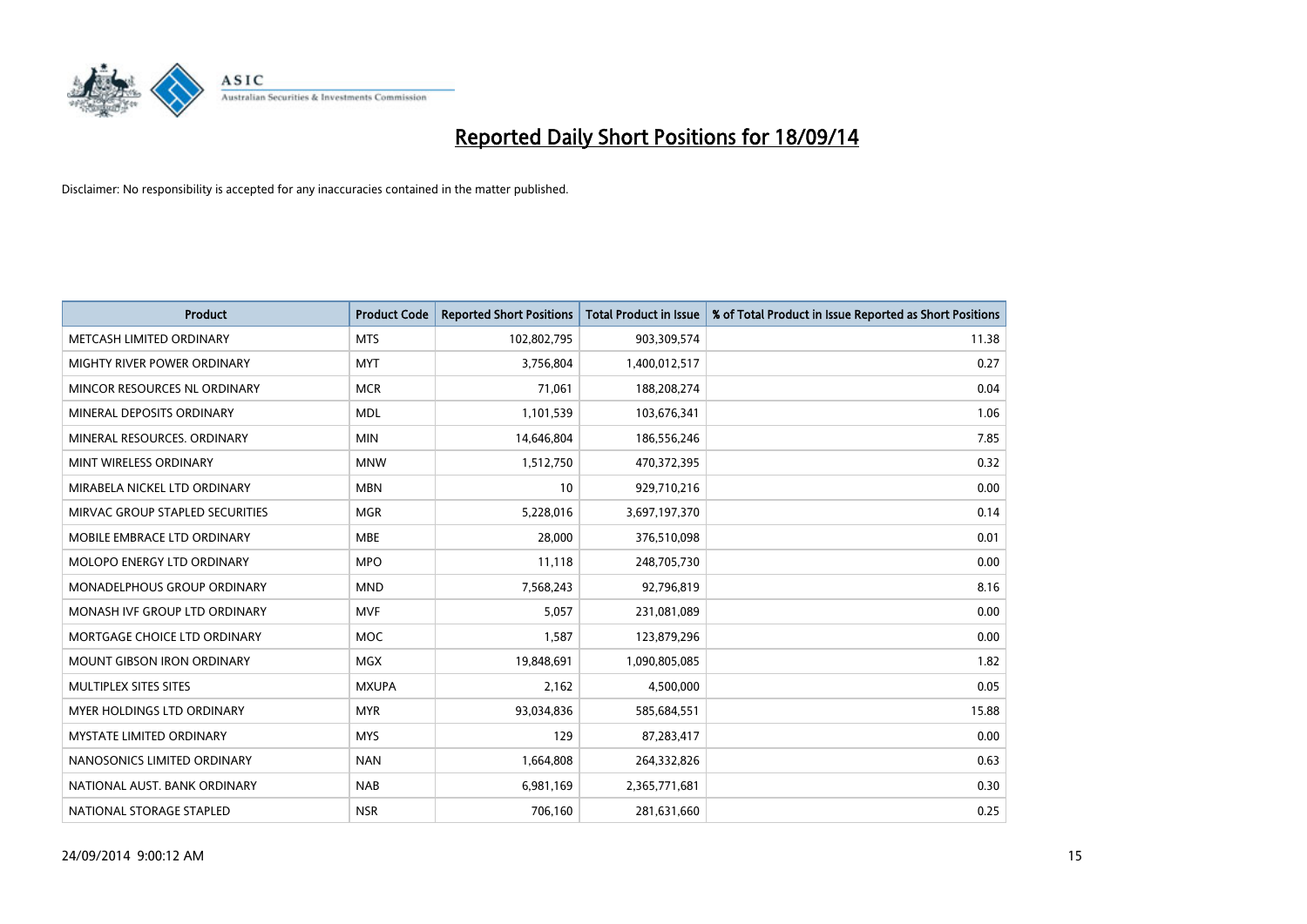

| <b>Product</b>                | <b>Product Code</b> | <b>Reported Short Positions</b> | <b>Total Product in Issue</b> | % of Total Product in Issue Reported as Short Positions |
|-------------------------------|---------------------|---------------------------------|-------------------------------|---------------------------------------------------------|
| NAVITAS LIMITED ORDINARY      | <b>NVT</b>          | 2,967,492                       | 375,947,352                   | 0.79                                                    |
| NEARMAP LTD ORDINARY          | <b>NEA</b>          | 1,018,726                       | 337,946,101                   | 0.30                                                    |
| NEON ENERGY LIMITED ORDINARY  | <b>NEN</b>          | 140,474                         | 553,037,848                   | 0.03                                                    |
| NEW HOPE CORPORATION ORDINARY | <b>NHC</b>          | 1,803,788                       | 830,999,449                   | 0.22                                                    |
| NEW STANDARD ENERGY ORDINARY  | <b>NSE</b>          | 374,000                         | 386,169,603                   | 0.10                                                    |
| NEWCREST MINING ORDINARY      | <b>NCM</b>          | 10,297,804                      | 766,510,971                   | 1.34                                                    |
| NEWS CORP A NON-VOTING CDI    | <b>NWSLV</b>        | 418,918                         | 2,976,217                     | 14.08                                                   |
| NEWS CORP B VOTING CDI        | <b>NWS</b>          | 2,236,498                       | 22,645,126                    | 9.88                                                    |
| NEWSAT LIMITED ORDINARY       | <b>NWT</b>          | 7,522,190                       | 613,199,841                   | 1.23                                                    |
| NEXTDC LIMITED ORDINARY       | <b>NXT</b>          | 19,421,326                      | 193,154,486                   | 10.05                                                   |
| NEXUS ENERGY LIMITED ORDINARY | <b>NXS</b>          | 83,983                          | 1,330,219,459                 | 0.01                                                    |
| NIB HOLDINGS LIMITED ORDINARY | <b>NHF</b>          | 2,092,633                       | 439,004,182                   | 0.48                                                    |
| NIDO PETROLEUM ORDINARY       | <b>NDO</b>          | 42,480                          | 2,188,266,468                 | 0.00                                                    |
| NINE ENTERTAINMENT ORDINARY   | <b>NEC</b>          | 11,199,974                      | 940,295,023                   | 1.19                                                    |
| NOBLE MINERAL RES ORDINARY    | <b>NMG</b>          | 2,365,726                       | 666,397,952                   | 0.36                                                    |
| NORTHERN IRON LTD ORDINARY    | <b>NFE</b>          | 11,392                          | 484,405,314                   | 0.00                                                    |
| NORTHERN STAR ORDINARY        | <b>NST</b>          | 9,786,661                       | 587,429,659                   | 1.67                                                    |
| NRW HOLDINGS LIMITED ORDINARY | <b>NWH</b>          | 13,689,370                      | 278,888,011                   | 4.91                                                    |
| NUFARM LIMITED ORDINARY       | <b>NUF</b>          | 17,191,473                      | 264,021,627                   | 6.51                                                    |
| NUPLEX INDUSTRIES ORDINARY    | <b>NPX</b>          | 1,000                           | 198,125,827                   | 0.00                                                    |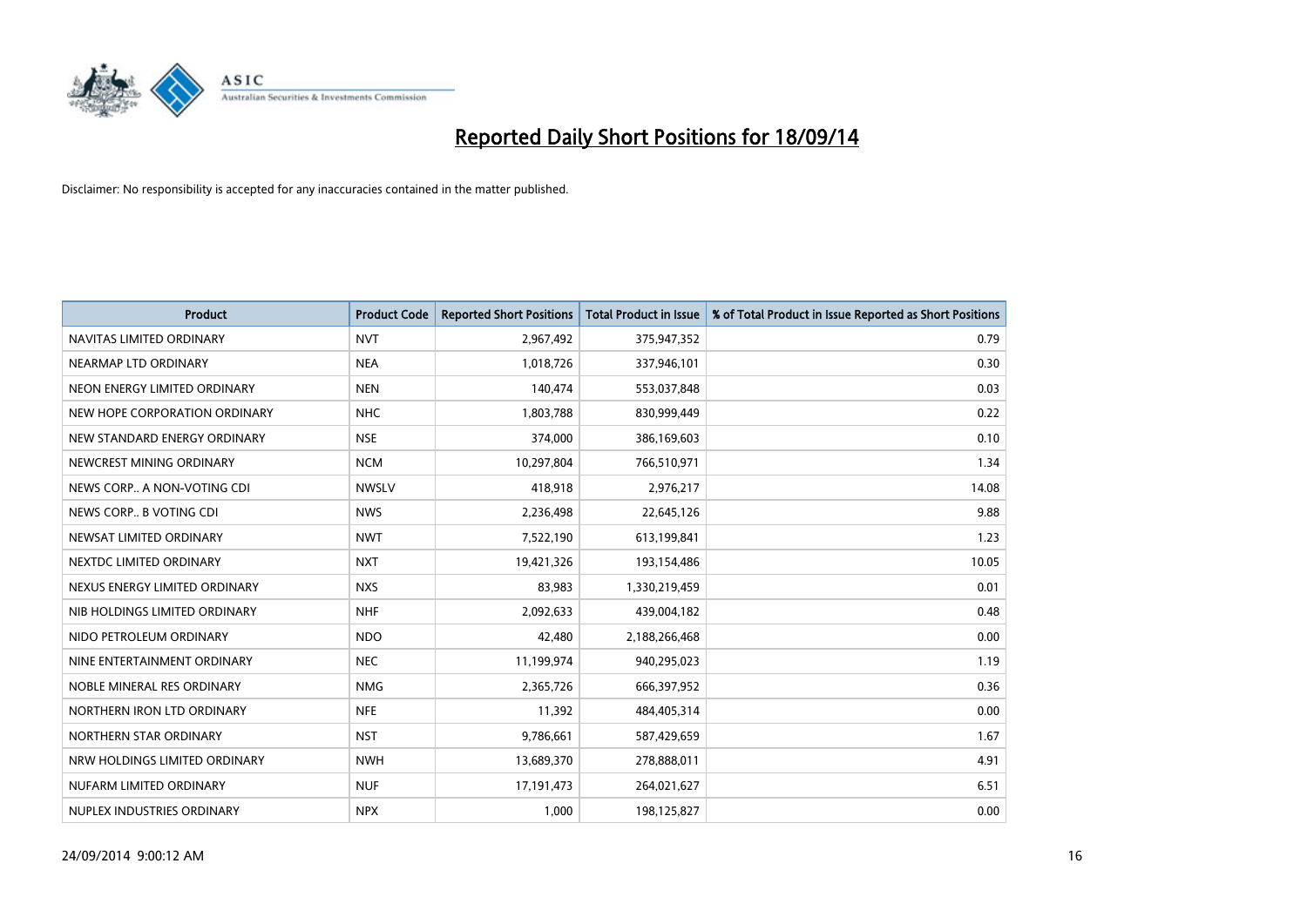

| <b>Product</b>                        | <b>Product Code</b> | <b>Reported Short Positions</b> | <b>Total Product in Issue</b> | % of Total Product in Issue Reported as Short Positions |
|---------------------------------------|---------------------|---------------------------------|-------------------------------|---------------------------------------------------------|
| OCEANAGOLD CORP. CHESS DEPOSITARY INT | <b>OGC</b>          | 2,101,786                       | 301,420,186                   | 0.70                                                    |
| OIL SEARCH LTD ORDINARY               | <b>OSH</b>          | 2,392,165                       | 1,519,022,225                 | 0.16                                                    |
| OM HOLDINGS LIMITED ORDINARY          | OMH                 | 58,221                          | 733,423,337                   | 0.01                                                    |
| OMI HOLDINGS LIMITED ORDINARY         | OMI                 | 810,427                         | 3,750,000                     | 21.61                                                   |
| ORICA LIMITED ORDINARY                | ORI                 | 15,007,607                      | 372,743,291                   | 4.03                                                    |
| ORIGIN ENERGY ORDINARY                | <b>ORG</b>          | 8,034,607                       | 1,103,646,907                 | 0.73                                                    |
| OROCOBRE LIMITED ORDINARY             | <b>ORE</b>          | 2,144,426                       | 132,041,911                   | 1.62                                                    |
| ORORA LIMITED ORDINARY                | <b>ORA</b>          | 2,110,464                       | 1,206,684,923                 | 0.17                                                    |
| OROTONGROUP LIMITED ORDINARY          | ORL                 | 338,967                         | 40,880,902                    | 0.83                                                    |
| <b>OZ MINERALS ORDINARY</b>           | <b>OZL</b>          | 15,514,710                      | 303,470,022                   | 5.11                                                    |
| OZFOREX GROUP LTD ORDINARY            | <b>OFX</b>          | 10,726,146                      | 240,000,000                   | 4.47                                                    |
| PACIFIC BRANDS ORDINARY               | <b>PBG</b>          | 45,077,080                      | 917,226,291                   | 4.91                                                    |
| PACT GROUP HLDGS LTD ORDINARY         | PGH                 | 2,135,442                       | 294,097,961                   | 0.73                                                    |
| PALADIN ENERGY LTD ORDINARY           | <b>PDN</b>          | 101,907,173                     | 964,894,574                   | 10.56                                                   |
| PANAUST LIMITED ORDINARY              | <b>PNA</b>          | 176,210                         | 635,580,654                   | 0.03                                                    |
| PANORAMA SYNERGY LTD ORDINARY         | <b>PSY</b>          | 100,000                         | 473,838,798                   | 0.02                                                    |
| PANORAMIC RESOURCES ORDINARY          | PAN                 | 10,775                          | 322,275,824                   | 0.00                                                    |
| PANTERRA GOLD LTD ORDINARY            | PGI                 | $\mathbf{1}$                    | 822,241,166                   | 0.00                                                    |
| PAPERLINX LIMITED ORDINARY            | <b>PPX</b>          | 44,675                          | 665,181,261                   | 0.01                                                    |
| PAPILLON RES LTD ORDINARY             | <b>PIR</b>          | 7,717,531                       | 352,044,210                   | 2.19                                                    |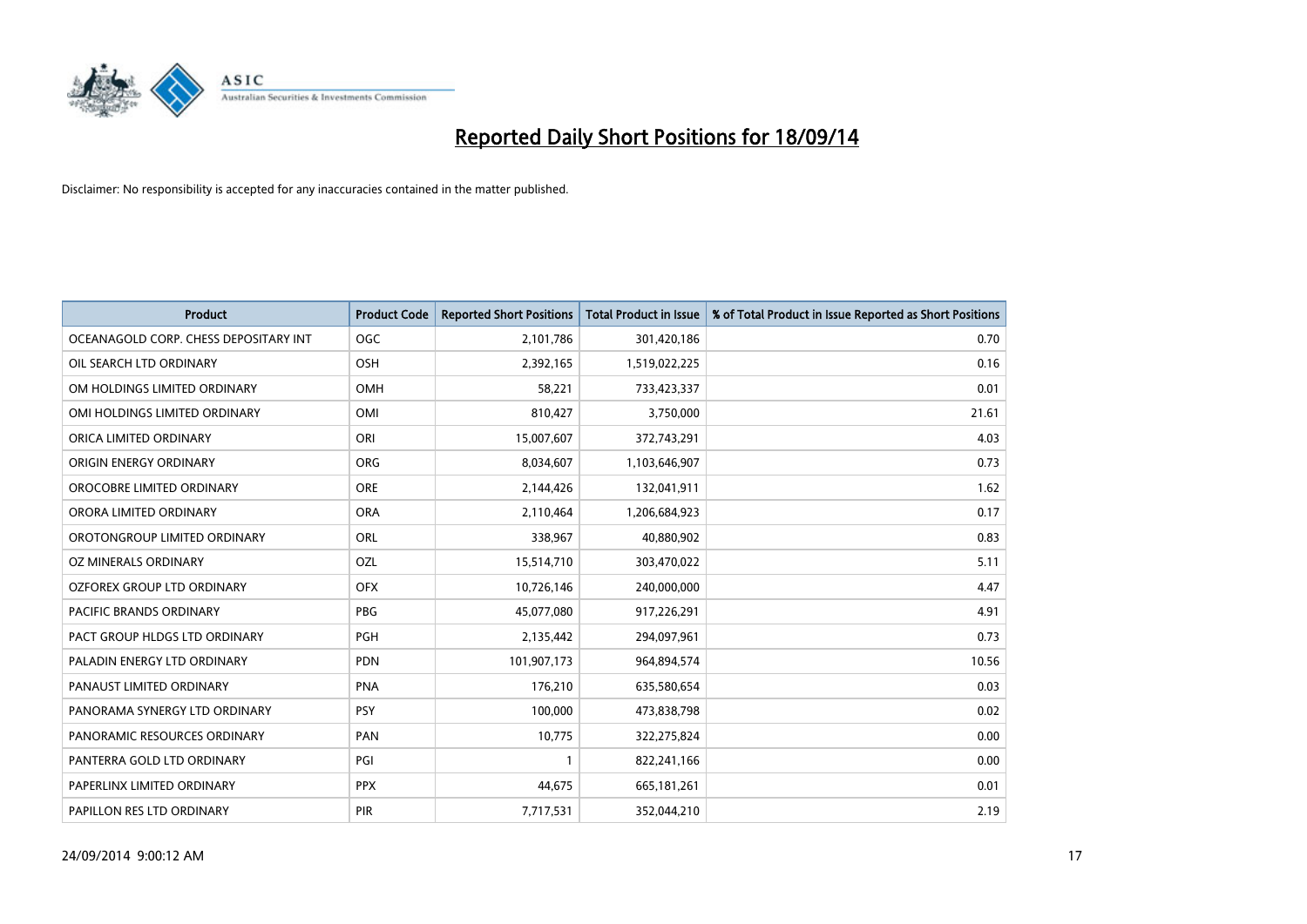

| <b>Product</b>                    | <b>Product Code</b> | <b>Reported Short Positions</b> | <b>Total Product in Issue</b> | % of Total Product in Issue Reported as Short Positions |
|-----------------------------------|---------------------|---------------------------------|-------------------------------|---------------------------------------------------------|
| PATTIES FOODS LTD ORDINARY        | PFL                 | 9,001                           | 139,144,338                   | 0.01                                                    |
| PEET LIMITED ORDINARY             | <b>PPC</b>          | 52,912                          | 433,389,348                   | 0.01                                                    |
| PERPETUAL LIMITED ORDINARY        | <b>PPT</b>          | 980,619                         | 46,574,426                    | 2.11                                                    |
| PERSEUS MINING LTD ORDINARY       | PRU                 | 17,395,926                      | 526,656,401                   | 3.30                                                    |
| PHARMAXIS LTD ORDINARY            | <b>PXS</b>          | 41,630                          | 309,522,849                   | 0.01                                                    |
| PHOSPHAGENICS LTD. ORDINARY       | POH                 | 43,750                          | 1,261,965,957                 | 0.00                                                    |
| PLATINUM ASSET ORDINARY           | <b>PTM</b>          | 1,632,003                       | 580,336,142                   | 0.28                                                    |
| PLATINUM AUSTRALIA ORDINARY       | <b>PLA</b>          | 836,027                         | 504,968,043                   | 0.17                                                    |
| PLATINUM CAPITAL LTD ORDINARY     | <b>PMC</b>          | 6,122                           | 232,157,014                   | 0.00                                                    |
| PMP LIMITED ORDINARY              | <b>PMP</b>          | 27,581                          | 323,781,124                   | 0.01                                                    |
| PRANA BIOTECHNOLOGY ORDINARY      | PBT                 | 2,760,339                       | 488,936,960                   | 0.56                                                    |
| PREMIER INVESTMENTS ORDINARY      | <b>PMV</b>          | 477,616                         | 155,714,874                   | 0.31                                                    |
| PRIMA BIOMED LTD ORDINARY         | <b>PRR</b>          | 132,361                         | 1,228,709,341                 | 0.01                                                    |
| PRIMARY HEALTH CARE ORDINARY      | <b>PRY</b>          | 18,698,092                      | 505,659,944                   | 3.70                                                    |
| PRIME MEDIA GRP LTD ORDINARY      | <b>PRT</b>          | 1,518,389                       | 366,330,303                   | 0.41                                                    |
| PROGRAMMED ORDINARY               | <b>PRG</b>          | 287,595                         | 118,651,911                   | 0.24                                                    |
| <b>QANTAS AIRWAYS ORDINARY</b>    | QAN                 | 32,560,983                      | 2,196,330,250                 | 1.48                                                    |
| OBE INSURANCE GROUP ORDINARY      | <b>OBE</b>          | 27,003,815                      | 1,341,959,131                 | 2.01                                                    |
| <b>QUBE HOLDINGS LTD ORDINARY</b> | <b>QUB</b>          | 6,773,863                       | 1,051,172,929                 | 0.64                                                    |
| RAMELIUS RESOURCES ORDINARY       | <b>RMS</b>          | 200                             | 468,787,779                   | 0.00                                                    |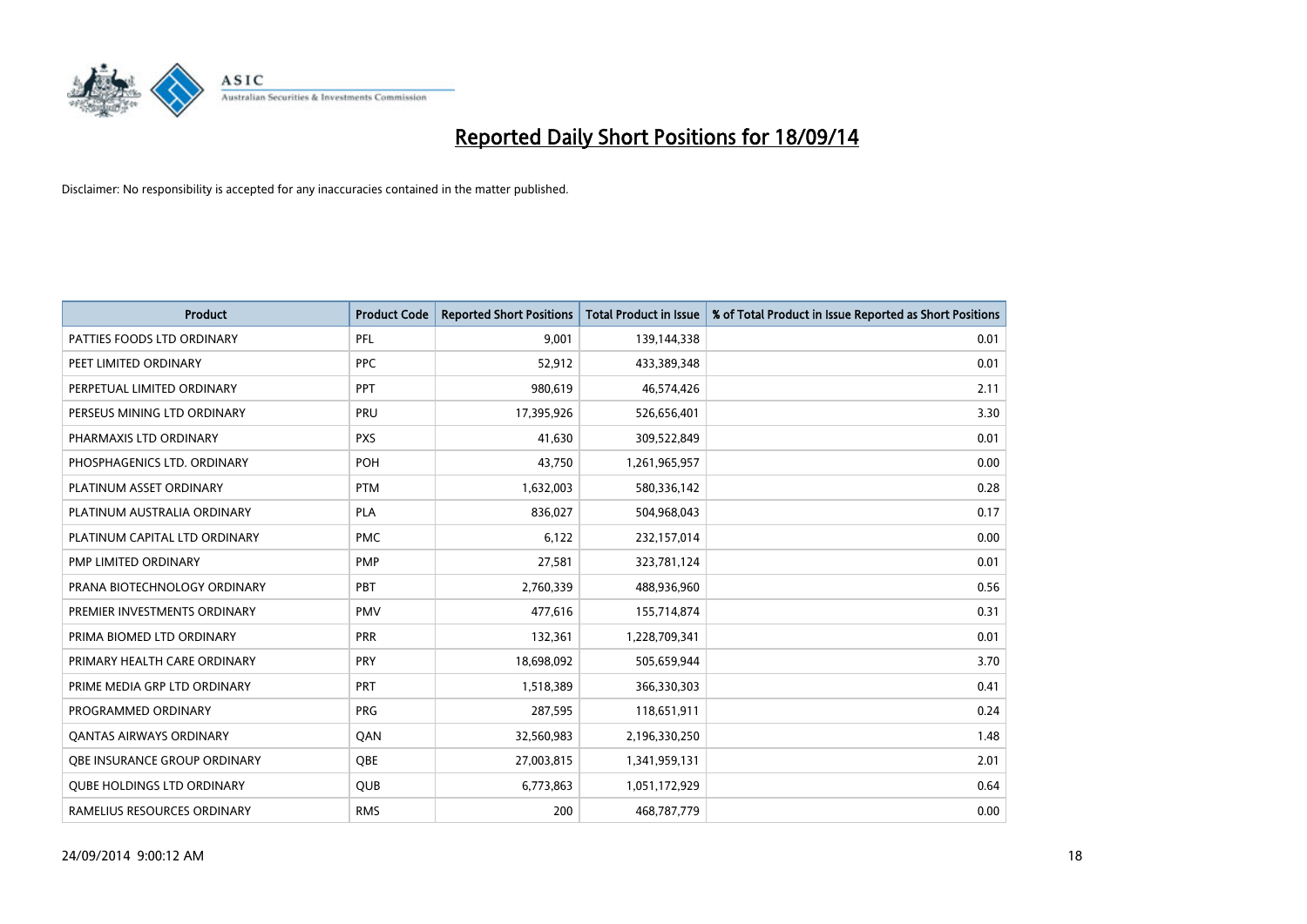

| Product                         | <b>Product Code</b> | <b>Reported Short Positions</b> | <b>Total Product in Issue</b> | % of Total Product in Issue Reported as Short Positions |
|---------------------------------|---------------------|---------------------------------|-------------------------------|---------------------------------------------------------|
| RAMSAY HEALTH CARE ORDINARY     | <b>RHC</b>          | 1,248,923                       | 202,081,252                   | 0.62                                                    |
| RCG CORPORATION LTD ORDINARY    | <b>RCG</b>          |                                 | 263,808,625                   | 0.00                                                    |
| <b>RCR TOMLINSON ORDINARY</b>   | <b>RCR</b>          | 780.116                         | 139,000,806                   | 0.56                                                    |
| <b>REA GROUP ORDINARY</b>       | <b>REA</b>          | 1,554,487                       | 131,714,699                   | 1.18                                                    |
| RECALL HOLDINGS LTD ORDINARY    | <b>REC</b>          | 10,744,797                      | 312,903,583                   | 3.43                                                    |
| <b>RECKON LIMITED ORDINARY</b>  | <b>RKN</b>          | 1,360,933                       | 112,084,762                   | 1.21                                                    |
| <b>RED 5 LIMITED ORDINARY</b>   | <b>RED</b>          | 174,740                         | 759,451,008                   | 0.02                                                    |
| <b>RED FORK ENERGY ORDINARY</b> | <b>RFE</b>          | 2,396,251                       | 501,051,719                   | 0.48                                                    |
| REDBANK ENERGY LTD ORDINARY     | <b>AEJ</b>          | 13                              | 786,287                       | 0.00                                                    |
| REED RESOURCES LTD ORDINARY     | <b>RDR</b>          | 2,000                           | 499,453,895                   | 0.00                                                    |
| REGIS RESOURCES ORDINARY        | <b>RRL</b>          | 45,222,766                      | 499,756,595                   | 9.05                                                    |
| RESMED INC CDI 10:1             | <b>RMD</b>          | 41,413,278                      | 1,403,045,440                 | 2.95                                                    |
| RESOLUTE MINING ORDINARY        | <b>RSG</b>          | 6,630,384                       | 641,189,223                   | 1.03                                                    |
| RESOURCE GENERATION ORDINARY    | <b>RES</b>          | 1,220                           | 581,380,338                   | 0.00                                                    |
| RETAIL FOOD GROUP ORDINARY      | <b>RFG</b>          | 6,508,255                       | 144,878,508                   | 4.49                                                    |
| REX MINERALS LIMITED ORDINARY   | <b>RXM</b>          | 868,486                         | 220,519,784                   | 0.39                                                    |
| RIDLEY CORPORATION ORDINARY     | <b>RIC</b>          | 1,113                           | 307,817,071                   | 0.00                                                    |
| RIO TINTO LIMITED ORDINARY      | <b>RIO</b>          | 4,083,245                       | 435,758,720                   | 0.94                                                    |
| ROC OIL COMPANY ORDINARY        | <b>ROC</b>          | 461,424                         | 687,618,400                   | 0.07                                                    |
| ROYAL WOLF HOLDINGS ORDINARY    | <b>RWH</b>          | 208,378                         | 100,387,052                   | 0.21                                                    |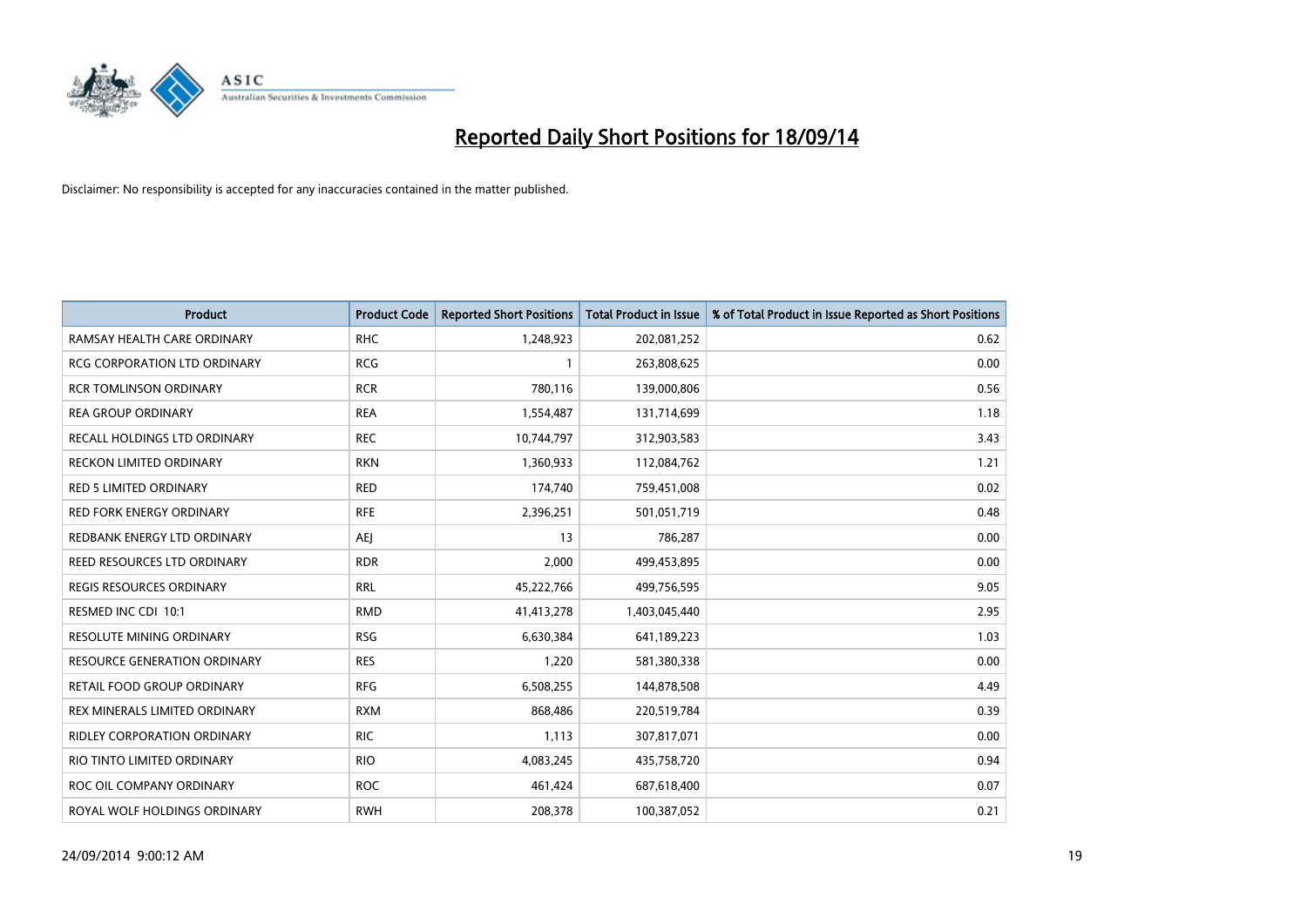

| <b>Product</b>                               | <b>Product Code</b> | <b>Reported Short Positions</b> | <b>Total Product in Issue</b> | % of Total Product in Issue Reported as Short Positions |
|----------------------------------------------|---------------------|---------------------------------|-------------------------------|---------------------------------------------------------|
| RUBIK FINANCIAL LTD. ORDINARY                | <b>RFL</b>          | 64,931                          | 340,999,914                   | 0.02                                                    |
| <b>RURALCO HOLDINGS ORDINARY</b>             | <b>RHL</b>          | 3,658                           | 77,291,069                    | 0.00                                                    |
| SAI GLOBAL LIMITED ORDINARY                  | SAI                 | 195,636                         | 211,084,918                   | 0.09                                                    |
| SALMAT LIMITED ORDINARY                      | <b>SLM</b>          | 99,165                          | 159,812,799                   | 0.06                                                    |
| SAMSON OIL & GAS LTD ORDINARY                | SSN                 | 17,664,960                      | 2,837,780,958                 | 0.62                                                    |
| SANDFIRE RESOURCES ORDINARY                  | <b>SFR</b>          | 2,410,498                       | 155,640,968                   | 1.55                                                    |
| SANTOS LTD ORDINARY                          | <b>STO</b>          | 5,425,458                       | 976,752,903                   | 0.56                                                    |
| SARACEN MINERAL ORDINARY                     | <b>SAR</b>          | 2,554,560                       | 792,784,738                   | 0.32                                                    |
| <b>SCA PROPERTY GROUP STAPLED SECURITIES</b> | SCP                 | 20,938,150                      | 648,628,320                   | 3.23                                                    |
| <b>SCENTRE GRP STAPLED</b>                   | SCG                 | 16,264,938                      | 5,324,296,678                 | 0.31                                                    |
| SEDGMAN LIMITED ORDINARY                     | <b>SDM</b>          | 1,582,371                       | 227,059,277                   | 0.70                                                    |
| SEEK LIMITED ORDINARY                        | <b>SEK</b>          | 11,961,460                      | 341,629,095                   | 3.50                                                    |
| SELECT HARVESTS ORDINARY                     | SHV                 | 1,132,309                       | 66,699,341                    | 1.70                                                    |
| SENEX ENERGY LIMITED ORDINARY                | <b>SXY</b>          | 30,147,960                      | 1,149,657,377                 | 2.62                                                    |
| SERVICE STREAM ORDINARY                      | <b>SSM</b>          | 30                              | 386,389,873                   | 0.00                                                    |
| SEVEN GROUP HOLDINGS ORDINARY                | <b>SVW</b>          | 638,927                         | 302,691,886                   | 0.21                                                    |
| SEVEN WEST MEDIA LTD ORDINARY                | <b>SWM</b>          | 8,788,201                       | 999,160,872                   | 0.88                                                    |
| SIGMA PHARMACEUTICAL ORDINARY                | <b>SIP</b>          | 14,259,949                      | 1,108,086,575                 | 1.29                                                    |
| SILEX SYSTEMS ORDINARY                       | <b>SLX</b>          | 7,840,839                       | 170,467,339                   | 4.60                                                    |
| SILVER CHEF LIMITED ORDINARY                 | SIV                 | 73,961                          | 29,474,372                    | 0.25                                                    |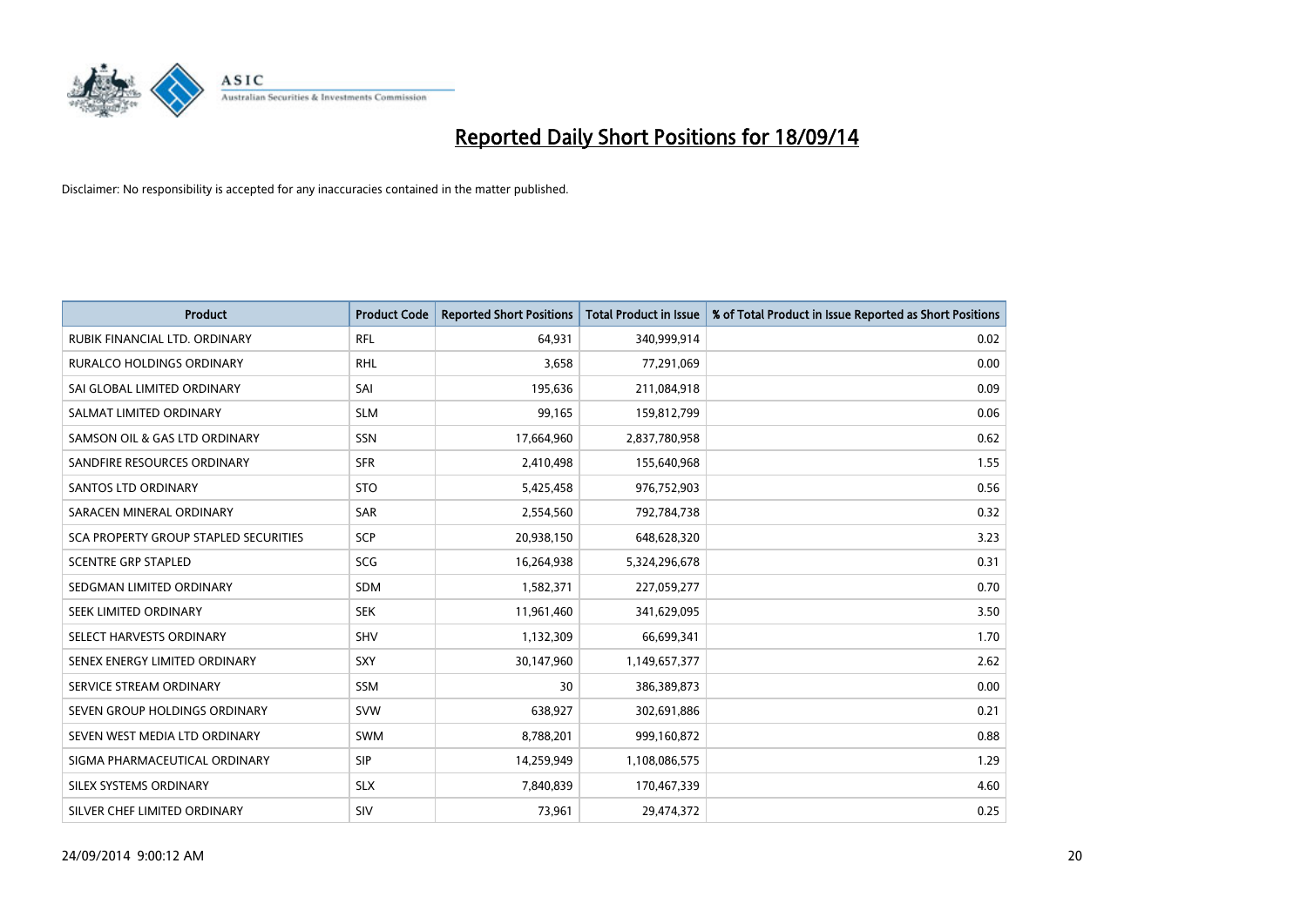

| <b>Product</b>                           | <b>Product Code</b> | <b>Reported Short Positions</b> | <b>Total Product in Issue</b> | % of Total Product in Issue Reported as Short Positions |
|------------------------------------------|---------------------|---------------------------------|-------------------------------|---------------------------------------------------------|
| SILVER LAKE RESOURCE ORDINARY            | <b>SLR</b>          | 21,557,683                      | 503,233,971                   | 4.28                                                    |
| SIMS METAL MGMT LTD ORDINARY             | <b>SGM</b>          | 12,779,206                      | 204,622,633                   | 6.25                                                    |
| SINGAPORE TELECOMM. CHESS DEPOSITARY INT | SGT                 | 3,234,853                       | 115,176,393                   | 2.81                                                    |
| SINO GAS ENERGY ORDINARY                 | <b>SEH</b>          | 10,062,390                      | 1,541,422,358                 | 0.65                                                    |
| SIRIUS RESOURCES NL ORDINARY             | <b>SIR</b>          | 9,696,500                       | 340,888,269                   | 2.84                                                    |
| SIRTEX MEDICAL ORDINARY                  | <b>SRX</b>          | 287,269                         | 56,494,365                    | 0.51                                                    |
| SKILLED GROUP LTD ORDINARY               | <b>SKE</b>          | 5,142,656                       | 235,415,953                   | 2.18                                                    |
| SKY NETWORK ORDINARY                     | <b>SKT</b>          | 3,409,637                       | 389,139,785                   | 0.88                                                    |
| SKYCITY ENT GRP LTD ORDINARY             | <b>SKC</b>          | 7,244,803                       | 582,088,094                   | 1.24                                                    |
| <b>SLATER &amp; GORDON ORDINARY</b>      | SGH                 | 127,367                         | 205,573,958                   | 0.06                                                    |
| SMARTGRP CORPORATION ORDINARY            | <b>SIQ</b>          | 324,979                         | 101,461,150                   | 0.32                                                    |
| SMS MANAGEMENT, ORDINARY                 | <b>SMX</b>          | 1,786,924                       | 69,394,537                    | 2.58                                                    |
| SONIC HEALTHCARE ORDINARY                | <b>SHL</b>          | 10,785,105                      | 401,159,056                   | 2.69                                                    |
| SOUL PATTINSON (W.H) ORDINARY            | SOL                 | 17,210                          | 239,395,320                   | 0.01                                                    |
| SP AUSNET STAPLED SECURITIES             | <b>SPN</b>          | 571,815                         | 3,425,244,162                 | 0.02                                                    |
| SPARK INFRASTRUCTURE STAPLED US PROHIBT. | SKI                 | 16,512,503                      | 1,466,360,128                 | 1.13                                                    |
| SPARK NEW ZEALAND ORDINARY               | <b>SPK</b>          | 11,781,626                      | 1,828,680,539                 | 0.64                                                    |
| SPDR 200 FUND ETF UNITS                  | <b>STW</b>          | 1,832                           | 46,146,865                    | 0.00                                                    |
| SPOTLESS GRP HLD LTD ORDINARY            | <b>SPO</b>          | 20,598,221                      | 1,098,290,178                 | 1.88                                                    |
| ST BARBARA LIMITED ORDINARY              | <b>SBM</b>          | 13,387,025                      | 488,074,077                   | 2.74                                                    |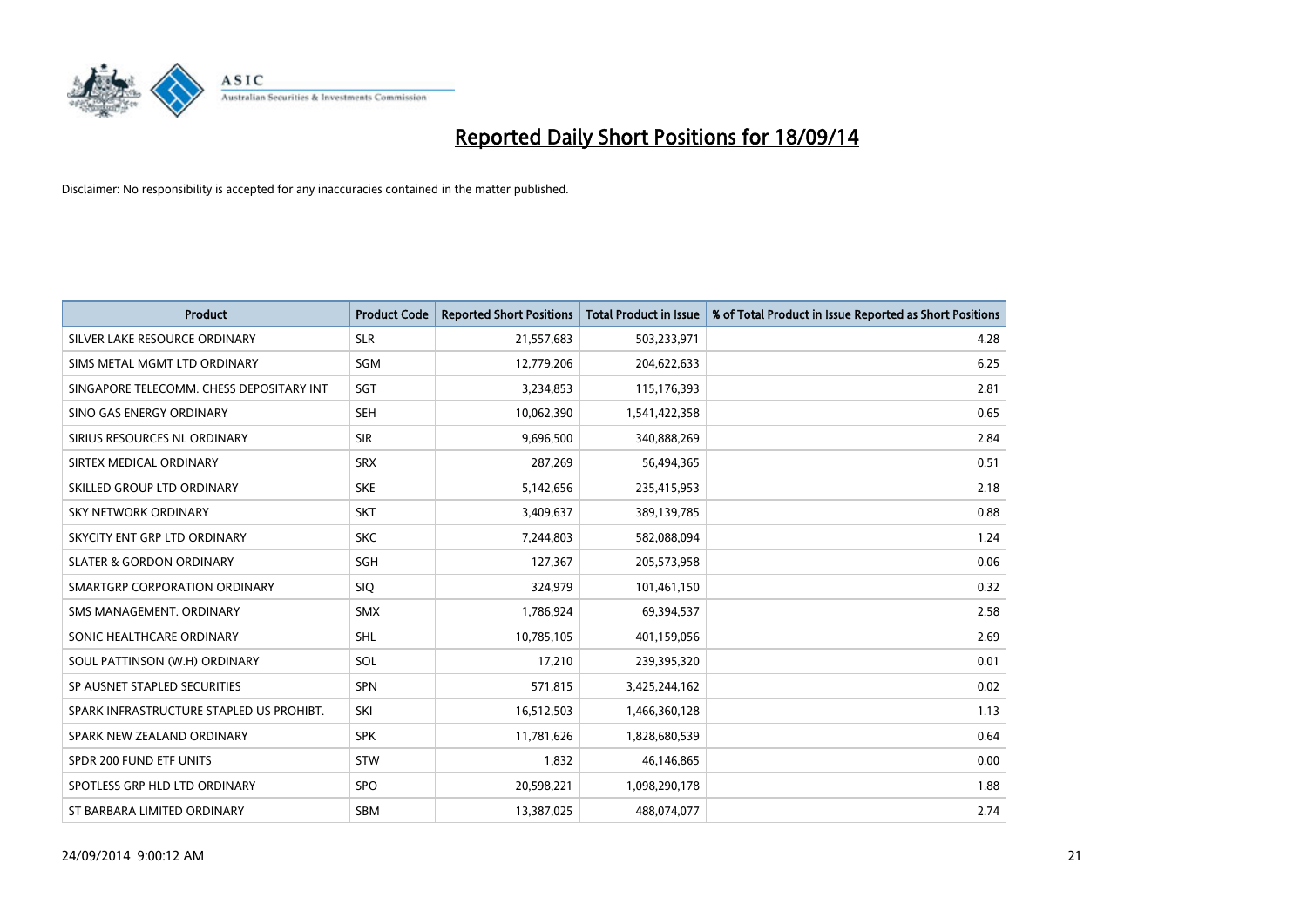

| <b>Product</b>                    | <b>Product Code</b> | <b>Reported Short Positions</b> | <b>Total Product in Issue</b> | % of Total Product in Issue Reported as Short Positions |
|-----------------------------------|---------------------|---------------------------------|-------------------------------|---------------------------------------------------------|
| STARPHARMA HOLDINGS ORDINARY      | <b>SPL</b>          | 14,526,183                      | 285,109,680                   | 5.09                                                    |
| STEADFAST GROUP LTD ORDINARY      | <b>SDF</b>          | 5,136,216                       | 501,638,307                   | 1.02                                                    |
| STH CRS ELECT ENGNR ORDINARY      | <b>SXE</b>          | 12,969                          | 161,523,130                   | 0.01                                                    |
| STHN CROSS MEDIA ORDINARY         | <b>SXL</b>          | 37,467,601                      | 705,246,986                   | 5.31                                                    |
| STOCKLAND UNITS/ORD STAPLED       | SGP                 | 4,933,350                       | 2,348,746,744                 | 0.21                                                    |
| STRAITS RES LTD. ORDINARY         | <b>SRO</b>          | 28,747                          | 1,217,730,293                 | 0.00                                                    |
| STRIKE ENERGY LTD ORDINARY        | <b>STX</b>          | 4,000                           | 833,330,946                   | 0.00                                                    |
| STW COMMUNICATIONS ORDINARY       | SGN                 | 2,375,554                       | 403,828,512                   | 0.59                                                    |
| <b>SUNCORP GROUP LTD ORDINARY</b> | <b>SUN</b>          | 8,463,501                       | 1,286,600,980                 | 0.66                                                    |
| SUNDANCE ENERGY ORDINARY          | <b>SEA</b>          | 2,635,941                       | 548,854,663                   | 0.48                                                    |
| SUNDANCE RESOURCES ORDINARY       | SDL                 | 76,355,393                      | 3,082,028,456                 | 2.48                                                    |
| SUNLAND GROUP LTD ORDINARY        | <b>SDG</b>          | 59,856                          | 181,710,087                   | 0.03                                                    |
| SUPER RET REP LTD ORDINARY        | SUL                 | 5,876,628                       | 196,897,430                   | 2.98                                                    |
| SYD AIRPORT STAPLED US PROHIBIT.  | <b>SYD</b>          | 23,834,289                      | 2,216,216,041                 | 1.08                                                    |
| SYRAH RESOURCES ORDINARY          | <b>SYR</b>          | 5,182,664                       | 163,485,076                   | 3.17                                                    |
| TABCORP HOLDINGS LTD ORDINARY     | <b>TAH</b>          | 20,427,223                      | 762,954,019                   | 2.68                                                    |
| TAP OIL LIMITED ORDINARY          | <b>TAP</b>          | 13,433                          | 243,186,639                   | 0.01                                                    |
| TASSAL GROUP LIMITED ORDINARY     | <b>TGR</b>          | 119,677                         | 146,897,115                   | 0.08                                                    |
| <b>TATTS GROUP LTD ORDINARY</b>   | <b>TTS</b>          | 25,869,607                      | 1,434,790,447                 | 1.80                                                    |
| TECHNOLOGY ONE ORDINARY           | <b>TNE</b>          | 32,272                          | 308,796,455                   | 0.01                                                    |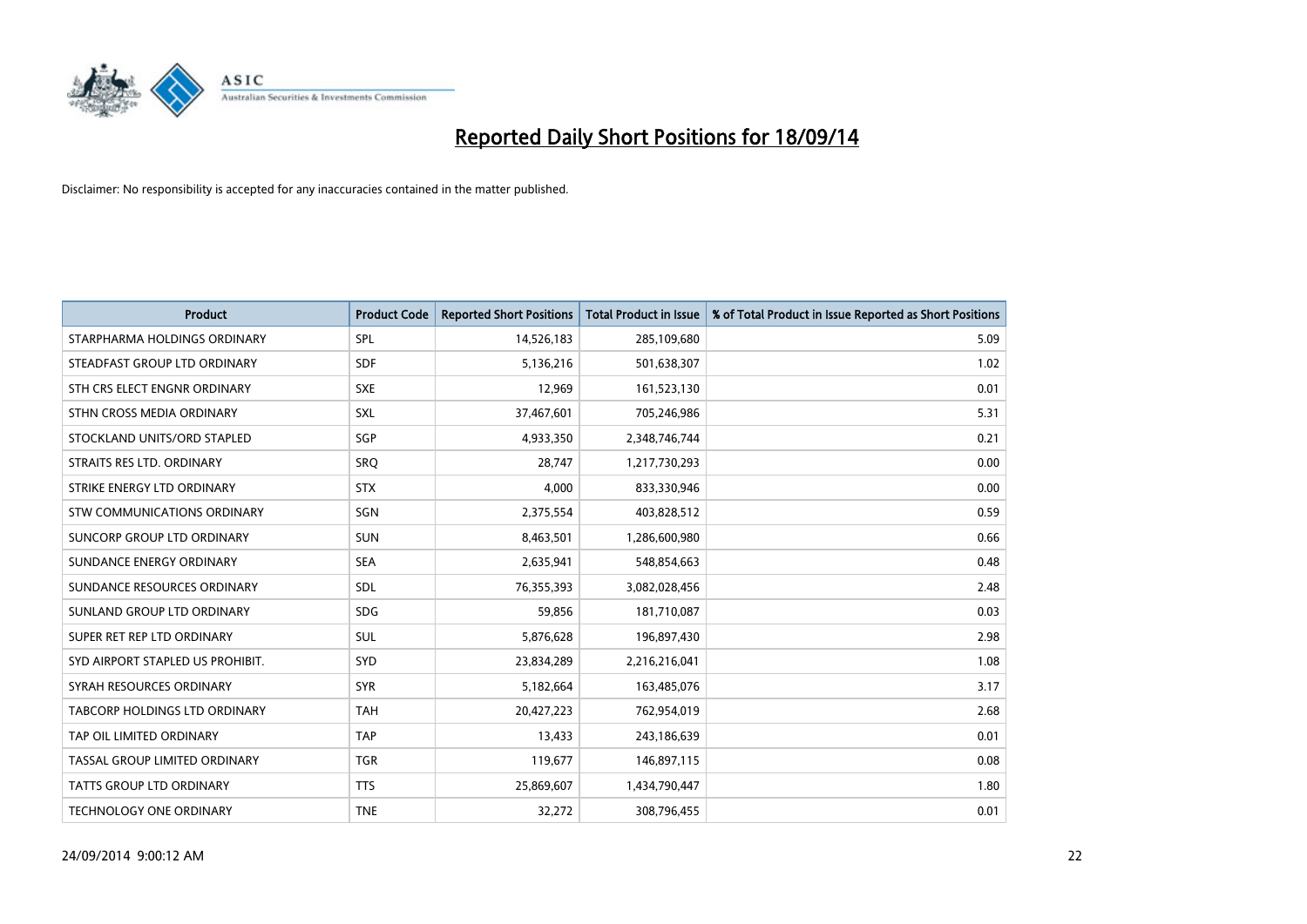

| <b>Product</b>                       | <b>Product Code</b> | <b>Reported Short Positions</b> | <b>Total Product in Issue</b> | % of Total Product in Issue Reported as Short Positions |
|--------------------------------------|---------------------|---------------------------------|-------------------------------|---------------------------------------------------------|
| <b>TELSTRA CORPORATION, ORDINARY</b> | <b>TLS</b>          | 26,864,112                      | 12,443,074,357                | 0.22                                                    |
| TEN NETWORK HOLDINGS ORDINARY        | <b>TEN</b>          | 138,907,480                     | 2,630,984,596                 | 5.28                                                    |
| TERANGA GOLD CORP CDI 1:1            | <b>TGZ</b>          | 1,374                           | 78,813,145                    | 0.00                                                    |
| TFS CORPORATION LTD ORDINARY         | <b>TFC</b>          | 2,421,748                       | 324,157,408                   | 0.75                                                    |
| THE PAS GROUP LTD ORDINARY           | <b>PGR</b>          | 60,319                          | 136,690,860                   | 0.04                                                    |
| THE REJECT SHOP ORDINARY             | <b>TRS</b>          | 2,630,950                       | 28,844,648                    | 9.12                                                    |
| THORN GROUP LIMITED ORDINARY         | <b>TGA</b>          | 14,815                          | 150,634,985                   | 0.01                                                    |
| TIGER RESOURCES ORDINARY             | <b>TGS</b>          | 8,170,374                       | 1,050,898,719                 | 0.78                                                    |
| TITAN ENERGY SERVICE ORDINARY        | <b>TTN</b>          | 6,403                           | 50,994,665                    | 0.01                                                    |
| TOLL HOLDINGS LTD ORDINARY           | <b>TOL</b>          | 23,345,294                      | 717,318,622                   | 3.25                                                    |
| TORO ENERGY LIMITED ORDINARY         | <b>TOE</b>          | 9,845                           | 1,567,784,418                 | 0.00                                                    |
| TOX FREE SOLUTIONS ORDINARY          | <b>TOX</b>          | 2,809,130                       | 133,752,359                   | 2.10                                                    |
| TPG TELECOM LIMITED ORDINARY         | <b>TPM</b>          | 10,570,761                      | 793,808,141                   | 1.33                                                    |
| <b>TRADE ME GROUP ORDINARY</b>       | <b>TME</b>          | 3,865,945                       | 396,584,956                   | 0.97                                                    |
| TRANSFIELD SERVICES ORDINARY         | <b>TSE</b>          | 8,843,641                       | 512,457,716                   | 1.73                                                    |
| TRANSPACIFIC INDUST, ORDINARY        | <b>TPI</b>          | 13,280,484                      | 1,579,648,778                 | 0.84                                                    |
| TRANSURBAN GROUP TRIPLE STAPLED SEC. | <b>TCL</b>          | 10,197,766                      | 1,906,390,878                 | 0.53                                                    |
| TREASURY GROUP ORDINARY              | <b>TRG</b>          | 80,748                          | 23,697,498                    | 0.34                                                    |
| TREASURY WINE ESTATE ORDINARY        | <b>TWE</b>          | 6,370,112                       | 651,261,403                   | 0.98                                                    |
| TROY RESOURCES LTD ORDINARY          | <b>TRY</b>          | 2,284,732                       | 195,096,457                   | 1.17                                                    |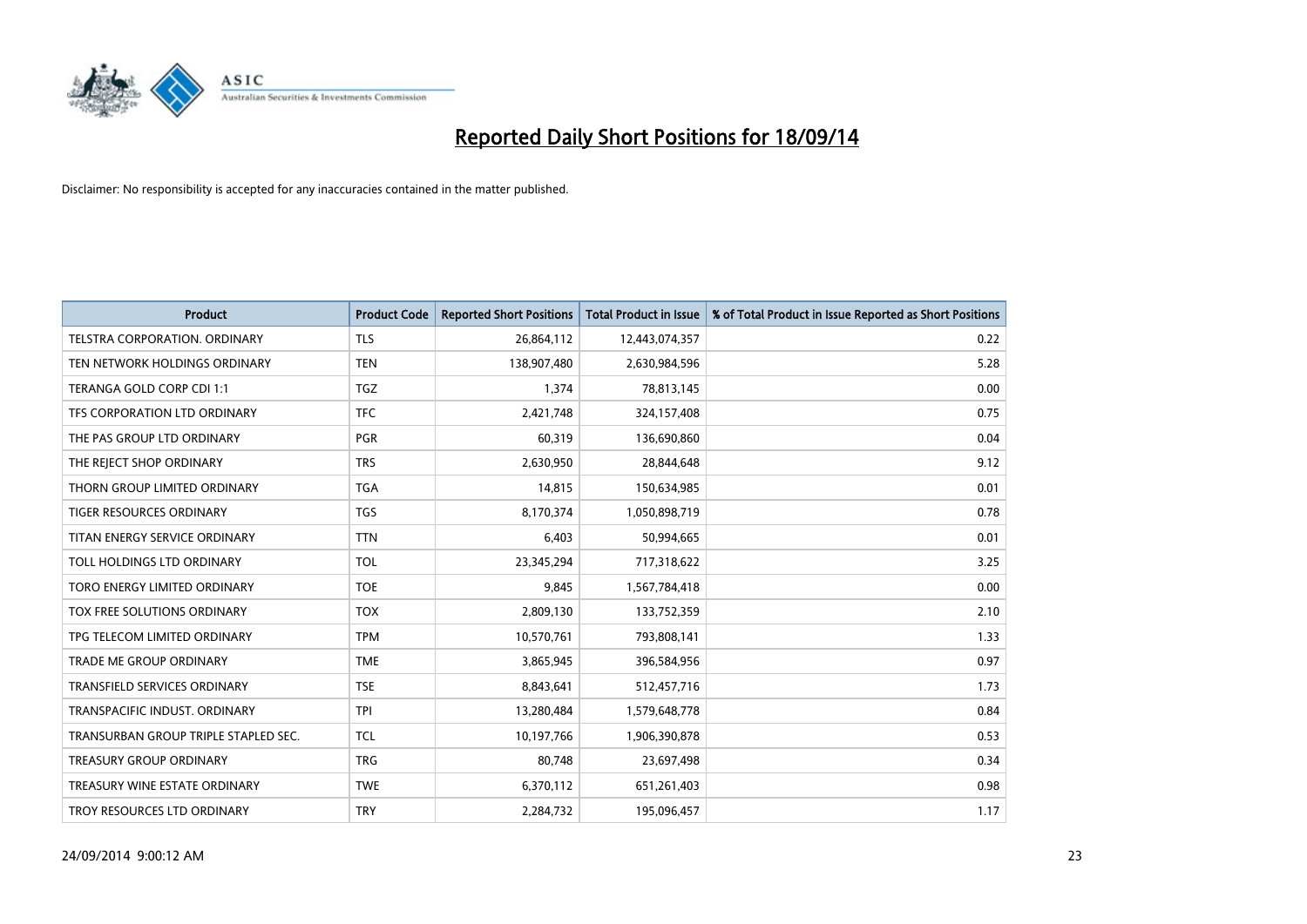

| <b>Product</b>                       | <b>Product Code</b> | <b>Reported Short Positions</b> | <b>Total Product in Issue</b> | % of Total Product in Issue Reported as Short Positions |
|--------------------------------------|---------------------|---------------------------------|-------------------------------|---------------------------------------------------------|
| <b>TZ LIMITED ORDINARY</b>           | <b>TZL</b>          | 5,278,454                       | 384,874,293                   | 1.37                                                    |
| UGL LIMITED ORDINARY                 | UGL                 | 12,019,638                      | 166,511,240                   | 7.22                                                    |
| UNILIFE CORPORATION CDI 6:1          | <b>UNS</b>          | 108,562                         | 268,559,046                   | 0.04                                                    |
| UXC LIMITED ORDINARY                 | <b>UXC</b>          | 3,343,647                       | 323,521,547                   | 1.03                                                    |
| <b>VEDA GROUP LTD ORDINARY</b>       | <b>VED</b>          | 13,157,959                      | 842,055,406                   | 1.56                                                    |
| VILLA WORLD LTD, ORDINARY            | <b>VLW</b>          | 20,169                          | 93,663,800                    | 0.02                                                    |
| <b>VILLAGE ROADSHOW LTD ORDINARY</b> | <b>VRL</b>          | 450,470                         | 159,509,459                   | 0.28                                                    |
| VIRGIN AUS HLDG LTD ORDINARY         | <b>VAH</b>          | 54,490,859                      | 3,514,825,734                 | 1.55                                                    |
| <b>VIRTUS HEALTH LTD ORDINARY</b>    | <b>VRT</b>          | 4,413,846                       | 79,722,678                    | 5.54                                                    |
| <b>VOCATION LTD ORDINARY</b>         | <b>VET</b>          | 13,886,461                      | 230,000,000                   | 6.04                                                    |
| <b>VOCUS COMMS LTD ORDINARY</b>      | <b>VOC</b>          | 324,529                         | 94,622,166                    | 0.34                                                    |
| WARRNAMBOOL CHEESE ORDINARY          | <b>WCB</b>          | 19                              | 56,098,797                    | 0.00                                                    |
| <b>WATPAC LIMITED ORDINARY</b>       | <b>WTP</b>          | 6,652                           | 186,489,922                   | 0.00                                                    |
| <b>WEBIET LIMITED ORDINARY</b>       | <b>WEB</b>          | 1,541,322                       | 79,397,959                    | 1.94                                                    |
| <b>WESFARMERS LIMITED ORDINARY</b>   | <b>WES</b>          | 4,047,009                       | 1,143,274,951                 | 0.35                                                    |
| WESTERN AREAS LTD ORDINARY           | <b>WSA</b>          | 16,752,588                      | 232,580,131                   | 7.20                                                    |
| WESTERN DESERT RES. ORDINARY         | <b>WDR</b>          | 2,490,070                       | 620,049,919                   | 0.40                                                    |
| WESTERN DESERT RES. RIGHTS 31-MAR-14 | <b>WDRR</b>         | 17,835                          | 120,009,662                   | 0.01                                                    |
| <b>WESTFIELD CORP STAPLED</b>        | <b>WFD</b>          | 1,579,142                       | 2,078,089,686                 | 0.08                                                    |
| WESTFIELD GROUP ORD/UNIT STAPLED SEC | <b>WDC</b>          | 1,910,910                       | 2,078,089,686                 | 0.09                                                    |